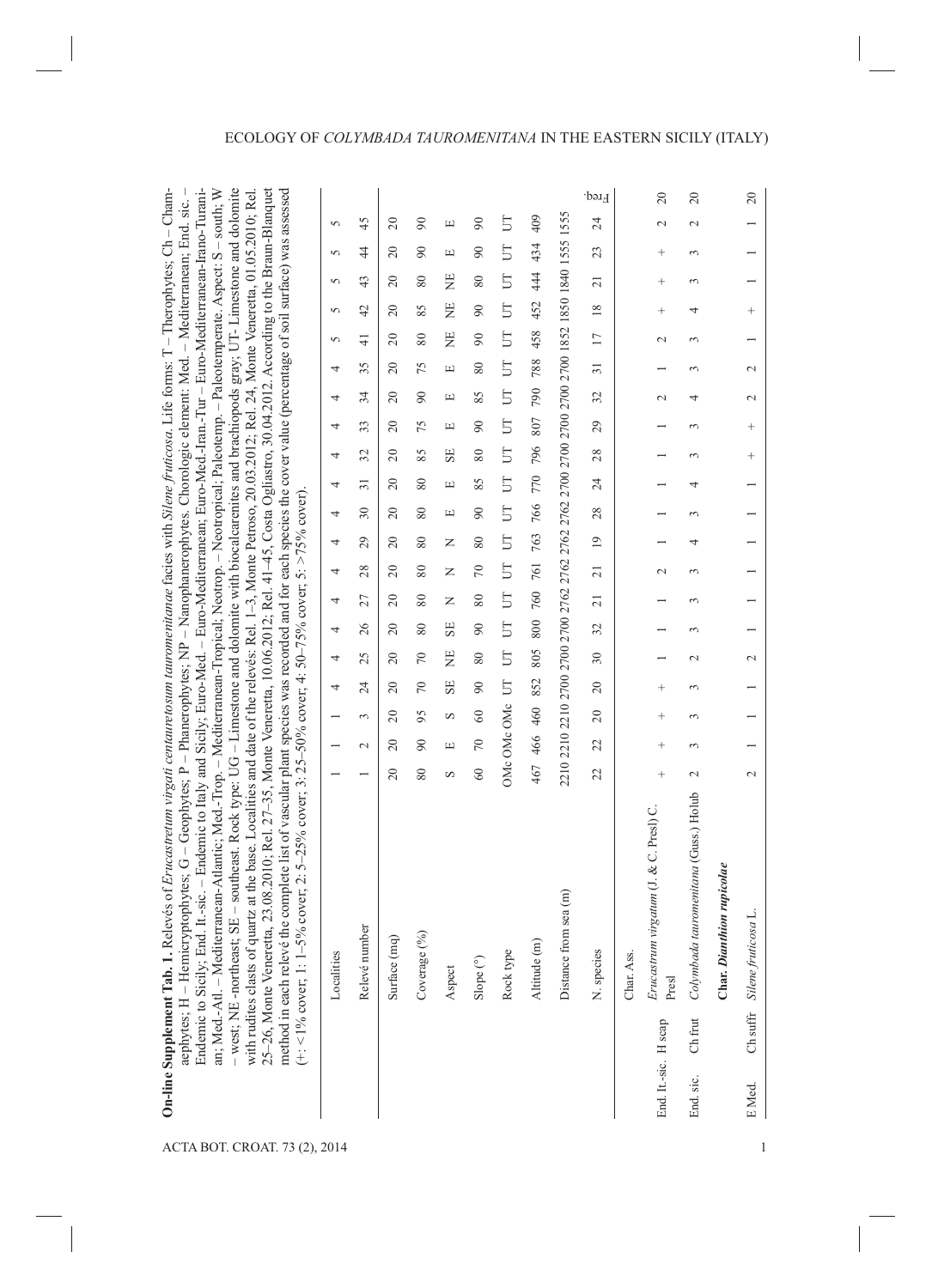| $\overline{\mathbf{c}}$       |                                        |              | $-$ continued<br>On-line Supplement Tab. 1.                         |           |                                                                                                                                                                                                                                                                                                                                                                                  |                                                                                                                                                                                                                                                                                                                                                                                  |               |                 |                                  |                                                                                                                                                                                                                                                                                                                                                                                  |                                                                                                                                                                                                                                                                                                                                                                                  |                                                                                                                                                                                                                                                                                                                                                                                  |                                                                                                                                                                                                                                                                                                                                                                                  |                                                                                                                                                                                                                                                                                                                                                                                                                                                                                                                                                                                                                                                                                                                                                                      |        |                                                                                                                                                                                                                                                                                                                                                                                  |                                                                                                                                                                                                                                                                                                                                                                                  |                                                                                                                                                                                                                                                                                                                                                                                  |                                                                                                                                                                                                                                                                                                                                                                                  |                                                                                                                                                                                                                                                                                                                                                                                  |                                                                                                                                                                                                                                                                                                                                                                                  |                    |                 |
|-------------------------------|----------------------------------------|--------------|---------------------------------------------------------------------|-----------|----------------------------------------------------------------------------------------------------------------------------------------------------------------------------------------------------------------------------------------------------------------------------------------------------------------------------------------------------------------------------------|----------------------------------------------------------------------------------------------------------------------------------------------------------------------------------------------------------------------------------------------------------------------------------------------------------------------------------------------------------------------------------|---------------|-----------------|----------------------------------|----------------------------------------------------------------------------------------------------------------------------------------------------------------------------------------------------------------------------------------------------------------------------------------------------------------------------------------------------------------------------------|----------------------------------------------------------------------------------------------------------------------------------------------------------------------------------------------------------------------------------------------------------------------------------------------------------------------------------------------------------------------------------|----------------------------------------------------------------------------------------------------------------------------------------------------------------------------------------------------------------------------------------------------------------------------------------------------------------------------------------------------------------------------------|----------------------------------------------------------------------------------------------------------------------------------------------------------------------------------------------------------------------------------------------------------------------------------------------------------------------------------------------------------------------------------|----------------------------------------------------------------------------------------------------------------------------------------------------------------------------------------------------------------------------------------------------------------------------------------------------------------------------------------------------------------------------------------------------------------------------------------------------------------------------------------------------------------------------------------------------------------------------------------------------------------------------------------------------------------------------------------------------------------------------------------------------------------------|--------|----------------------------------------------------------------------------------------------------------------------------------------------------------------------------------------------------------------------------------------------------------------------------------------------------------------------------------------------------------------------------------|----------------------------------------------------------------------------------------------------------------------------------------------------------------------------------------------------------------------------------------------------------------------------------------------------------------------------------------------------------------------------------|----------------------------------------------------------------------------------------------------------------------------------------------------------------------------------------------------------------------------------------------------------------------------------------------------------------------------------------------------------------------------------|----------------------------------------------------------------------------------------------------------------------------------------------------------------------------------------------------------------------------------------------------------------------------------------------------------------------------------------------------------------------------------|----------------------------------------------------------------------------------------------------------------------------------------------------------------------------------------------------------------------------------------------------------------------------------------------------------------------------------------------------------------------------------|----------------------------------------------------------------------------------------------------------------------------------------------------------------------------------------------------------------------------------------------------------------------------------------------------------------------------------------------------------------------------------|--------------------|-----------------|
|                               |                                        |              | Localities                                                          |           |                                                                                                                                                                                                                                                                                                                                                                                  |                                                                                                                                                                                                                                                                                                                                                                                  | 4             | 4               | 4                                | 4                                                                                                                                                                                                                                                                                                                                                                                | 4                                                                                                                                                                                                                                                                                                                                                                                | 4                                                                                                                                                                                                                                                                                                                                                                                | 4                                                                                                                                                                                                                                                                                                                                                                                | 4<br>4                                                                                                                                                                                                                                                                                                                                                                                                                                                                                                                                                                                                                                                                                                                                                               | 4      | 4                                                                                                                                                                                                                                                                                                                                                                                | 4                                                                                                                                                                                                                                                                                                                                                                                | 5                                                                                                                                                                                                                                                                                                                                                                                | $\sqrt{2}$                                                                                                                                                                                                                                                                                                                                                                       | 5                                                                                                                                                                                                                                                                                                                                                                                | 5                                                                                                                                                                                                                                                                                                                                                                                | 5                  |                 |
|                               |                                        |              | Relevé number                                                       |           | $\mathbf{\sim}$                                                                                                                                                                                                                                                                                                                                                                  | $\epsilon$                                                                                                                                                                                                                                                                                                                                                                       | 24            | 25              | 26                               | 27                                                                                                                                                                                                                                                                                                                                                                               | 28                                                                                                                                                                                                                                                                                                                                                                               | 29                                                                                                                                                                                                                                                                                                                                                                               | 30                                                                                                                                                                                                                                                                                                                                                                               | 32<br>$\overline{31}$                                                                                                                                                                                                                                                                                                                                                                                                                                                                                                                                                                                                                                                                                                                                                | 33     | 34                                                                                                                                                                                                                                                                                                                                                                               | 35                                                                                                                                                                                                                                                                                                                                                                               | $\frac{4}{3}$                                                                                                                                                                                                                                                                                                                                                                    | 42                                                                                                                                                                                                                                                                                                                                                                               | 43                                                                                                                                                                                                                                                                                                                                                                               | $\frac{4}{3}$                                                                                                                                                                                                                                                                                                                                                                    | 45                 |                 |
|                               | C Med.                                 | Ch suffr     | Brassica incana Ten.                                                |           |                                                                                                                                                                                                                                                                                                                                                                                  |                                                                                                                                                                                                                                                                                                                                                                                  |               |                 |                                  |                                                                                                                                                                                                                                                                                                                                                                                  |                                                                                                                                                                                                                                                                                                                                                                                  | $^{+}$                                                                                                                                                                                                                                                                                                                                                                           | $^{+}$                                                                                                                                                                                                                                                                                                                                                                           | $^{+}$<br>$^{+}$                                                                                                                                                                                                                                                                                                                                                                                                                                                                                                                                                                                                                                                                                                                                                     |        | $\mathbf{C}$                                                                                                                                                                                                                                                                                                                                                                     | $\sim$                                                                                                                                                                                                                                                                                                                                                                           | $\,{}^+$                                                                                                                                                                                                                                                                                                                                                                         |                                                                                                                                                                                                                                                                                                                                                                                  | $\hspace{0.1mm} +$                                                                                                                                                                                                                                                                                                                                                               | $^{+}$                                                                                                                                                                                                                                                                                                                                                                           |                    | 16              |
|                               | End sic.                               | H scap       | Anthyllis vulneraria L. subsp. busam-<br>barensis (Lojac.) Pignatti |           |                                                                                                                                                                                                                                                                                                                                                                                  | ı                                                                                                                                                                                                                                                                                                                                                                                |               | $^{+}$          | $^{+}$                           |                                                                                                                                                                                                                                                                                                                                                                                  |                                                                                                                                                                                                                                                                                                                                                                                  | $\mathcal{L}$                                                                                                                                                                                                                                                                                                                                                                    |                                                                                                                                                                                                                                                                                                                                                                                  | $^{+}$<br>$^{+}$                                                                                                                                                                                                                                                                                                                                                                                                                                                                                                                                                                                                                                                                                                                                                     | $^{+}$ |                                                                                                                                                                                                                                                                                                                                                                                  | $^{+}$                                                                                                                                                                                                                                                                                                                                                                           | I                                                                                                                                                                                                                                                                                                                                                                                | $^{+}$                                                                                                                                                                                                                                                                                                                                                                           | $^{+}$                                                                                                                                                                                                                                                                                                                                                                           | $\begin{array}{c} \rule{0pt}{2.5ex} \rule{0pt}{2.5ex} \rule{0pt}{2.5ex} \rule{0pt}{2.5ex} \rule{0pt}{2.5ex} \rule{0pt}{2.5ex} \rule{0pt}{2.5ex} \rule{0pt}{2.5ex} \rule{0pt}{2.5ex} \rule{0pt}{2.5ex} \rule{0pt}{2.5ex} \rule{0pt}{2.5ex} \rule{0pt}{2.5ex} \rule{0pt}{2.5ex} \rule{0pt}{2.5ex} \rule{0pt}{2.5ex} \rule{0pt}{2.5ex} \rule{0pt}{2.5ex} \rule{0pt}{2.5ex} \rule{0$ |                    | 15              |
|                               | End. It.-sic. Ch suffr                 |              | Dianthus rupicola Biv. subsp. rupicola                              | $\mid$    | I                                                                                                                                                                                                                                                                                                                                                                                |                                                                                                                                                                                                                                                                                                                                                                                  |               | $\mathbf{\sim}$ |                                  |                                                                                                                                                                                                                                                                                                                                                                                  |                                                                                                                                                                                                                                                                                                                                                                                  |                                                                                                                                                                                                                                                                                                                                                                                  |                                                                                                                                                                                                                                                                                                                                                                                  | $^{+}$<br>$\overline{\phantom{a}}$                                                                                                                                                                                                                                                                                                                                                                                                                                                                                                                                                                                                                                                                                                                                   |        |                                                                                                                                                                                                                                                                                                                                                                                  |                                                                                                                                                                                                                                                                                                                                                                                  | $^{+}$                                                                                                                                                                                                                                                                                                                                                                           |                                                                                                                                                                                                                                                                                                                                                                                  |                                                                                                                                                                                                                                                                                                                                                                                  |                                                                                                                                                                                                                                                                                                                                                                                  |                    | $\overline{c}$  |
|                               | End sic.                               |              | Ch suffr Dianthus siculus C. Presl in J. & C. Presl                 | $\,$ $\,$ | $\begin{array}{c} \end{array}$                                                                                                                                                                                                                                                                                                                                                   | $\begin{array}{c} \end{array}$                                                                                                                                                                                                                                                                                                                                                   | $^{+}$        | $^{+}$          | $\,{}^+$                         |                                                                                                                                                                                                                                                                                                                                                                                  |                                                                                                                                                                                                                                                                                                                                                                                  |                                                                                                                                                                                                                                                                                                                                                                                  |                                                                                                                                                                                                                                                                                                                                                                                  | $\mathcal{L}$                                                                                                                                                                                                                                                                                                                                                                                                                                                                                                                                                                                                                                                                                                                                                        |        |                                                                                                                                                                                                                                                                                                                                                                                  |                                                                                                                                                                                                                                                                                                                                                                                  |                                                                                                                                                                                                                                                                                                                                                                                  |                                                                                                                                                                                                                                                                                                                                                                                  |                                                                                                                                                                                                                                                                                                                                                                                  |                                                                                                                                                                                                                                                                                                                                                                                  |                    | $\overline{12}$ |
|                               |                                        |              | Char. Asplenietea trichomanis and Asplenietalia glandulosi          |           |                                                                                                                                                                                                                                                                                                                                                                                  |                                                                                                                                                                                                                                                                                                                                                                                  |               |                 |                                  |                                                                                                                                                                                                                                                                                                                                                                                  |                                                                                                                                                                                                                                                                                                                                                                                  |                                                                                                                                                                                                                                                                                                                                                                                  |                                                                                                                                                                                                                                                                                                                                                                                  |                                                                                                                                                                                                                                                                                                                                                                                                                                                                                                                                                                                                                                                                                                                                                                      |        |                                                                                                                                                                                                                                                                                                                                                                                  |                                                                                                                                                                                                                                                                                                                                                                                  |                                                                                                                                                                                                                                                                                                                                                                                  |                                                                                                                                                                                                                                                                                                                                                                                  |                                                                                                                                                                                                                                                                                                                                                                                  |                                                                                                                                                                                                                                                                                                                                                                                  |                    |                 |
|                               | S <sub>Med</sub>                       | $\rm H\,ros$ | Hypochoeris laevigata (L.) Ces.                                     | $\,$ $\,$ | $^{+}$                                                                                                                                                                                                                                                                                                                                                                           | $^{+}$                                                                                                                                                                                                                                                                                                                                                                           |               | $\mathbf{\sim}$ | $\mathbf{\sim}$                  | $\sim$                                                                                                                                                                                                                                                                                                                                                                           |                                                                                                                                                                                                                                                                                                                                                                                  |                                                                                                                                                                                                                                                                                                                                                                                  |                                                                                                                                                                                                                                                                                                                                                                                  | $\ddot{}$<br>$^{+}$                                                                                                                                                                                                                                                                                                                                                                                                                                                                                                                                                                                                                                                                                                                                                  |        |                                                                                                                                                                                                                                                                                                                                                                                  |                                                                                                                                                                                                                                                                                                                                                                                  |                                                                                                                                                                                                                                                                                                                                                                                  | $^{+}$                                                                                                                                                                                                                                                                                                                                                                           | $\mathbf{\sim}$                                                                                                                                                                                                                                                                                                                                                                  |                                                                                                                                                                                                                                                                                                                                                                                  |                    | $\circ$         |
|                               | SO-Med.                                | H scap       | Athamanta sicula L.                                                 |           |                                                                                                                                                                                                                                                                                                                                                                                  |                                                                                                                                                                                                                                                                                                                                                                                  | $\mathcal{L}$ |                 | $^{+}$                           | $\mathbf{C}$                                                                                                                                                                                                                                                                                                                                                                     |                                                                                                                                                                                                                                                                                                                                                                                  |                                                                                                                                                                                                                                                                                                                                                                                  |                                                                                                                                                                                                                                                                                                                                                                                  |                                                                                                                                                                                                                                                                                                                                                                                                                                                                                                                                                                                                                                                                                                                                                                      |        |                                                                                                                                                                                                                                                                                                                                                                                  | $\mathbf{C}$                                                                                                                                                                                                                                                                                                                                                                     | $\mathcal{L}$                                                                                                                                                                                                                                                                                                                                                                    |                                                                                                                                                                                                                                                                                                                                                                                  |                                                                                                                                                                                                                                                                                                                                                                                  |                                                                                                                                                                                                                                                                                                                                                                                  | $\mathbf{C}$       | 17              |
|                               | C Med.                                 | Ch frut      | Ballota hispanica (L.) Benth.                                       |           |                                                                                                                                                                                                                                                                                                                                                                                  |                                                                                                                                                                                                                                                                                                                                                                                  | $^{+}$        | I               | $^{+}$                           | I                                                                                                                                                                                                                                                                                                                                                                                |                                                                                                                                                                                                                                                                                                                                                                                  | I                                                                                                                                                                                                                                                                                                                                                                                | $^{+}$                                                                                                                                                                                                                                                                                                                                                                           | $^{+}$                                                                                                                                                                                                                                                                                                                                                                                                                                                                                                                                                                                                                                                                                                                                                               | $^{+}$ |                                                                                                                                                                                                                                                                                                                                                                                  |                                                                                                                                                                                                                                                                                                                                                                                  | $^{+}$                                                                                                                                                                                                                                                                                                                                                                           |                                                                                                                                                                                                                                                                                                                                                                                  | $^{+}$                                                                                                                                                                                                                                                                                                                                                                           | $^{+}$                                                                                                                                                                                                                                                                                                                                                                           | $^{+}$             | $\mathbf{r}$    |
|                               | Med.                                   | Ch frut      | Teucrium flavum L.                                                  |           |                                                                                                                                                                                                                                                                                                                                                                                  |                                                                                                                                                                                                                                                                                                                                                                                  |               |                 |                                  | $\sim$                                                                                                                                                                                                                                                                                                                                                                           | $\mathcal{L}$                                                                                                                                                                                                                                                                                                                                                                    | $\mathbf{\sim}$                                                                                                                                                                                                                                                                                                                                                                  | $\mathcal{L}$                                                                                                                                                                                                                                                                                                                                                                    | $\mathbf{\sim}$                                                                                                                                                                                                                                                                                                                                                                                                                                                                                                                                                                                                                                                                                                                                                      | 2      | $\mathcal{C}$                                                                                                                                                                                                                                                                                                                                                                    |                                                                                                                                                                                                                                                                                                                                                                                  |                                                                                                                                                                                                                                                                                                                                                                                  |                                                                                                                                                                                                                                                                                                                                                                                  |                                                                                                                                                                                                                                                                                                                                                                                  |                                                                                                                                                                                                                                                                                                                                                                                  |                    |                 |
|                               | Euro-Med.- $_{\rm H}$ ros<br>Iran.-Tur |              | Ceterach officinarum Willd                                          |           |                                                                                                                                                                                                                                                                                                                                                                                  |                                                                                                                                                                                                                                                                                                                                                                                  | $^{+}$        |                 | $^{+}$                           | $^{+}$                                                                                                                                                                                                                                                                                                                                                                           | $^{+}$                                                                                                                                                                                                                                                                                                                                                                           |                                                                                                                                                                                                                                                                                                                                                                                  | $^{+}$                                                                                                                                                                                                                                                                                                                                                                           | $^{+}$<br>$^{+}$                                                                                                                                                                                                                                                                                                                                                                                                                                                                                                                                                                                                                                                                                                                                                     | $^{+}$ | $^{+}$                                                                                                                                                                                                                                                                                                                                                                           | $^{+}$                                                                                                                                                                                                                                                                                                                                                                           |                                                                                                                                                                                                                                                                                                                                                                                  |                                                                                                                                                                                                                                                                                                                                                                                  |                                                                                                                                                                                                                                                                                                                                                                                  |                                                                                                                                                                                                                                                                                                                                                                                  |                    |                 |
|                               | Euro-Med. Ch succ                      |              | Sedum dasyphyllum L.                                                | $^{+}$    | $\ddot{\phantom{1}}$                                                                                                                                                                                                                                                                                                                                                             |                                                                                                                                                                                                                                                                                                                                                                                  |               |                 | $\hspace{0.1mm} +\hspace{0.1mm}$ |                                                                                                                                                                                                                                                                                                                                                                                  |                                                                                                                                                                                                                                                                                                                                                                                  |                                                                                                                                                                                                                                                                                                                                                                                  | $\ddot{}$                                                                                                                                                                                                                                                                                                                                                                        | $\ddot{}$<br>$^{+}$                                                                                                                                                                                                                                                                                                                                                                                                                                                                                                                                                                                                                                                                                                                                                  | $^{+}$ | $\ddot{}$                                                                                                                                                                                                                                                                                                                                                                        | $^{+}$                                                                                                                                                                                                                                                                                                                                                                           |                                                                                                                                                                                                                                                                                                                                                                                  |                                                                                                                                                                                                                                                                                                                                                                                  |                                                                                                                                                                                                                                                                                                                                                                                  |                                                                                                                                                                                                                                                                                                                                                                                  |                    | $\subseteq$     |
| ACTA BOT. CROAT. 73 (2), 2014 | Med.-Trop. G bulb                      |              | Umbilicus rupestris (Salisb.) Dandy                                 |           |                                                                                                                                                                                                                                                                                                                                                                                  |                                                                                                                                                                                                                                                                                                                                                                                  |               | $^{+}$          | $^{+}$                           |                                                                                                                                                                                                                                                                                                                                                                                  |                                                                                                                                                                                                                                                                                                                                                                                  |                                                                                                                                                                                                                                                                                                                                                                                  |                                                                                                                                                                                                                                                                                                                                                                                  |                                                                                                                                                                                                                                                                                                                                                                                                                                                                                                                                                                                                                                                                                                                                                                      |        |                                                                                                                                                                                                                                                                                                                                                                                  |                                                                                                                                                                                                                                                                                                                                                                                  |                                                                                                                                                                                                                                                                                                                                                                                  | $^{+}$                                                                                                                                                                                                                                                                                                                                                                           | $^{+}$                                                                                                                                                                                                                                                                                                                                                                           | $^{+}$                                                                                                                                                                                                                                                                                                                                                                           | $^{+}$             | €               |
|                               | Euro-Med. H ros                        |              | Polypodium cambricum L.                                             |           |                                                                                                                                                                                                                                                                                                                                                                                  |                                                                                                                                                                                                                                                                                                                                                                                  |               |                 |                                  |                                                                                                                                                                                                                                                                                                                                                                                  |                                                                                                                                                                                                                                                                                                                                                                                  |                                                                                                                                                                                                                                                                                                                                                                                  |                                                                                                                                                                                                                                                                                                                                                                                  |                                                                                                                                                                                                                                                                                                                                                                                                                                                                                                                                                                                                                                                                                                                                                                      |        |                                                                                                                                                                                                                                                                                                                                                                                  |                                                                                                                                                                                                                                                                                                                                                                                  | $\,{}^{+}$                                                                                                                                                                                                                                                                                                                                                                       | $^{+}$                                                                                                                                                                                                                                                                                                                                                                           |                                                                                                                                                                                                                                                                                                                                                                                  | $^{+}$                                                                                                                                                                                                                                                                                                                                                                           | $\hspace{0.1mm} +$ |                 |
|                               | N <sub>Med</sub>                       | P scap       | Ficus carica L.                                                     |           |                                                                                                                                                                                                                                                                                                                                                                                  |                                                                                                                                                                                                                                                                                                                                                                                  |               |                 |                                  |                                                                                                                                                                                                                                                                                                                                                                                  |                                                                                                                                                                                                                                                                                                                                                                                  |                                                                                                                                                                                                                                                                                                                                                                                  |                                                                                                                                                                                                                                                                                                                                                                                  |                                                                                                                                                                                                                                                                                                                                                                                                                                                                                                                                                                                                                                                                                                                                                                      |        |                                                                                                                                                                                                                                                                                                                                                                                  |                                                                                                                                                                                                                                                                                                                                                                                  |                                                                                                                                                                                                                                                                                                                                                                                  |                                                                                                                                                                                                                                                                                                                                                                                  |                                                                                                                                                                                                                                                                                                                                                                                  | $\ddot{}$                                                                                                                                                                                                                                                                                                                                                                        |                    |                 |
|                               | C Med.                                 | Ch frut      | Lomelosia cretica (L.) Greuter & Burdet                             |           |                                                                                                                                                                                                                                                                                                                                                                                  |                                                                                                                                                                                                                                                                                                                                                                                  |               |                 | I                                |                                                                                                                                                                                                                                                                                                                                                                                  |                                                                                                                                                                                                                                                                                                                                                                                  |                                                                                                                                                                                                                                                                                                                                                                                  |                                                                                                                                                                                                                                                                                                                                                                                  |                                                                                                                                                                                                                                                                                                                                                                                                                                                                                                                                                                                                                                                                                                                                                                      |        |                                                                                                                                                                                                                                                                                                                                                                                  |                                                                                                                                                                                                                                                                                                                                                                                  |                                                                                                                                                                                                                                                                                                                                                                                  |                                                                                                                                                                                                                                                                                                                                                                                  |                                                                                                                                                                                                                                                                                                                                                                                  |                                                                                                                                                                                                                                                                                                                                                                                  |                    |                 |
|                               | Paleotemp. Ch succ                     |              | Sedum album L.                                                      |           |                                                                                                                                                                                                                                                                                                                                                                                  | I                                                                                                                                                                                                                                                                                                                                                                                |               | I               | J                                | I                                                                                                                                                                                                                                                                                                                                                                                | $\,+\,$                                                                                                                                                                                                                                                                                                                                                                          | I                                                                                                                                                                                                                                                                                                                                                                                | I                                                                                                                                                                                                                                                                                                                                                                                | I                                                                                                                                                                                                                                                                                                                                                                                                                                                                                                                                                                                                                                                                                                                                                                    | I      | I                                                                                                                                                                                                                                                                                                                                                                                | J                                                                                                                                                                                                                                                                                                                                                                                |                                                                                                                                                                                                                                                                                                                                                                                  |                                                                                                                                                                                                                                                                                                                                                                                  |                                                                                                                                                                                                                                                                                                                                                                                  |                                                                                                                                                                                                                                                                                                                                                                                  |                    |                 |
|                               | O Med.                                 | $\rm H\,ros$ | Cheilanthes maderensis Lowe                                         | $^{+}$    | $\begin{array}{c} \rule{0pt}{2.5ex} \rule{0pt}{2.5ex} \rule{0pt}{2.5ex} \rule{0pt}{2.5ex} \rule{0pt}{2.5ex} \rule{0pt}{2.5ex} \rule{0pt}{2.5ex} \rule{0pt}{2.5ex} \rule{0pt}{2.5ex} \rule{0pt}{2.5ex} \rule{0pt}{2.5ex} \rule{0pt}{2.5ex} \rule{0pt}{2.5ex} \rule{0pt}{2.5ex} \rule{0pt}{2.5ex} \rule{0pt}{2.5ex} \rule{0pt}{2.5ex} \rule{0pt}{2.5ex} \rule{0pt}{2.5ex} \rule{0$ | $\begin{array}{c} \rule{0pt}{2.5ex} \rule{0pt}{2.5ex} \rule{0pt}{2.5ex} \rule{0pt}{2.5ex} \rule{0pt}{2.5ex} \rule{0pt}{2.5ex} \rule{0pt}{2.5ex} \rule{0pt}{2.5ex} \rule{0pt}{2.5ex} \rule{0pt}{2.5ex} \rule{0pt}{2.5ex} \rule{0pt}{2.5ex} \rule{0pt}{2.5ex} \rule{0pt}{2.5ex} \rule{0pt}{2.5ex} \rule{0pt}{2.5ex} \rule{0pt}{2.5ex} \rule{0pt}{2.5ex} \rule{0pt}{2.5ex} \rule{0$ | $\mid$        | $\mid$          | $\vert$                          | $\begin{array}{c} \rule{0pt}{2.5ex} \rule{0pt}{2.5ex} \rule{0pt}{2.5ex} \rule{0pt}{2.5ex} \rule{0pt}{2.5ex} \rule{0pt}{2.5ex} \rule{0pt}{2.5ex} \rule{0pt}{2.5ex} \rule{0pt}{2.5ex} \rule{0pt}{2.5ex} \rule{0pt}{2.5ex} \rule{0pt}{2.5ex} \rule{0pt}{2.5ex} \rule{0pt}{2.5ex} \rule{0pt}{2.5ex} \rule{0pt}{2.5ex} \rule{0pt}{2.5ex} \rule{0pt}{2.5ex} \rule{0pt}{2.5ex} \rule{0$ | $\begin{array}{c} \rule{0pt}{2.5ex} \rule{0pt}{2.5ex} \rule{0pt}{2.5ex} \rule{0pt}{2.5ex} \rule{0pt}{2.5ex} \rule{0pt}{2.5ex} \rule{0pt}{2.5ex} \rule{0pt}{2.5ex} \rule{0pt}{2.5ex} \rule{0pt}{2.5ex} \rule{0pt}{2.5ex} \rule{0pt}{2.5ex} \rule{0pt}{2.5ex} \rule{0pt}{2.5ex} \rule{0pt}{2.5ex} \rule{0pt}{2.5ex} \rule{0pt}{2.5ex} \rule{0pt}{2.5ex} \rule{0pt}{2.5ex} \rule{0$ | $\begin{array}{c} \rule{0pt}{2.5ex} \rule{0pt}{2.5ex} \rule{0pt}{2.5ex} \rule{0pt}{2.5ex} \rule{0pt}{2.5ex} \rule{0pt}{2.5ex} \rule{0pt}{2.5ex} \rule{0pt}{2.5ex} \rule{0pt}{2.5ex} \rule{0pt}{2.5ex} \rule{0pt}{2.5ex} \rule{0pt}{2.5ex} \rule{0pt}{2.5ex} \rule{0pt}{2.5ex} \rule{0pt}{2.5ex} \rule{0pt}{2.5ex} \rule{0pt}{2.5ex} \rule{0pt}{2.5ex} \rule{0pt}{2.5ex} \rule{0$ | $\begin{array}{c} \rule{0pt}{2.5ex} \rule{0pt}{2.5ex} \rule{0pt}{2.5ex} \rule{0pt}{2.5ex} \rule{0pt}{2.5ex} \rule{0pt}{2.5ex} \rule{0pt}{2.5ex} \rule{0pt}{2.5ex} \rule{0pt}{2.5ex} \rule{0pt}{2.5ex} \rule{0pt}{2.5ex} \rule{0pt}{2.5ex} \rule{0pt}{2.5ex} \rule{0pt}{2.5ex} \rule{0pt}{2.5ex} \rule{0pt}{2.5ex} \rule{0pt}{2.5ex} \rule{0pt}{2.5ex} \rule{0pt}{2.5ex} \rule{0$ | $\begin{array}{c} \rule{0pt}{2.5ex} \rule{0pt}{2.5ex} \rule{0pt}{2.5ex} \rule{0pt}{2.5ex} \rule{0pt}{2.5ex} \rule{0pt}{2.5ex} \rule{0pt}{2.5ex} \rule{0pt}{2.5ex} \rule{0pt}{2.5ex} \rule{0pt}{2.5ex} \rule{0pt}{2.5ex} \rule{0pt}{2.5ex} \rule{0pt}{2.5ex} \rule{0pt}{2.5ex} \rule{0pt}{2.5ex} \rule{0pt}{2.5ex} \rule{0pt}{2.5ex} \rule{0pt}{2.5ex} \rule{0pt}{2.5ex} \rule{0$<br>$\begin{array}{c} \rule{0pt}{2.5ex} \rule{0pt}{2.5ex} \rule{0pt}{2.5ex} \rule{0pt}{2.5ex} \rule{0pt}{2.5ex} \rule{0pt}{2.5ex} \rule{0pt}{2.5ex} \rule{0pt}{2.5ex} \rule{0pt}{2.5ex} \rule{0pt}{2.5ex} \rule{0pt}{2.5ex} \rule{0pt}{2.5ex} \rule{0pt}{2.5ex} \rule{0pt}{2.5ex} \rule{0pt}{2.5ex} \rule{0pt}{2.5ex} \rule{0pt}{2.5ex} \rule{0pt}{2.5ex} \rule{0pt}{2.5ex} \rule{0$ | $\mid$ | $\begin{array}{c} \rule{0pt}{2.5ex} \rule{0pt}{2.5ex} \rule{0pt}{2.5ex} \rule{0pt}{2.5ex} \rule{0pt}{2.5ex} \rule{0pt}{2.5ex} \rule{0pt}{2.5ex} \rule{0pt}{2.5ex} \rule{0pt}{2.5ex} \rule{0pt}{2.5ex} \rule{0pt}{2.5ex} \rule{0pt}{2.5ex} \rule{0pt}{2.5ex} \rule{0pt}{2.5ex} \rule{0pt}{2.5ex} \rule{0pt}{2.5ex} \rule{0pt}{2.5ex} \rule{0pt}{2.5ex} \rule{0pt}{2.5ex} \rule{0$ | $\begin{array}{c} \rule{0pt}{2.5ex} \rule{0pt}{2.5ex} \rule{0pt}{2.5ex} \rule{0pt}{2.5ex} \rule{0pt}{2.5ex} \rule{0pt}{2.5ex} \rule{0pt}{2.5ex} \rule{0pt}{2.5ex} \rule{0pt}{2.5ex} \rule{0pt}{2.5ex} \rule{0pt}{2.5ex} \rule{0pt}{2.5ex} \rule{0pt}{2.5ex} \rule{0pt}{2.5ex} \rule{0pt}{2.5ex} \rule{0pt}{2.5ex} \rule{0pt}{2.5ex} \rule{0pt}{2.5ex} \rule{0pt}{2.5ex} \rule{0$ | $\begin{array}{c} \rule{0pt}{2.5ex} \rule{0pt}{2.5ex} \rule{0pt}{2.5ex} \rule{0pt}{2.5ex} \rule{0pt}{2.5ex} \rule{0pt}{2.5ex} \rule{0pt}{2.5ex} \rule{0pt}{2.5ex} \rule{0pt}{2.5ex} \rule{0pt}{2.5ex} \rule{0pt}{2.5ex} \rule{0pt}{2.5ex} \rule{0pt}{2.5ex} \rule{0pt}{2.5ex} \rule{0pt}{2.5ex} \rule{0pt}{2.5ex} \rule{0pt}{2.5ex} \rule{0pt}{2.5ex} \rule{0pt}{2.5ex} \rule{0$ | $\begin{array}{c} \rule{0pt}{2.5ex} \rule{0pt}{2.5ex} \rule{0pt}{2.5ex} \rule{0pt}{2.5ex} \rule{0pt}{2.5ex} \rule{0pt}{2.5ex} \rule{0pt}{2.5ex} \rule{0pt}{2.5ex} \rule{0pt}{2.5ex} \rule{0pt}{2.5ex} \rule{0pt}{2.5ex} \rule{0pt}{2.5ex} \rule{0pt}{2.5ex} \rule{0pt}{2.5ex} \rule{0pt}{2.5ex} \rule{0pt}{2.5ex} \rule{0pt}{2.5ex} \rule{0pt}{2.5ex} \rule{0pt}{2.5ex} \rule{0$ | $\begin{array}{c} \rule{0pt}{2.5ex} \rule{0pt}{2.5ex} \rule{0pt}{2.5ex} \rule{0pt}{2.5ex} \rule{0pt}{2.5ex} \rule{0pt}{2.5ex} \rule{0pt}{2.5ex} \rule{0pt}{2.5ex} \rule{0pt}{2.5ex} \rule{0pt}{2.5ex} \rule{0pt}{2.5ex} \rule{0pt}{2.5ex} \rule{0pt}{2.5ex} \rule{0pt}{2.5ex} \rule{0pt}{2.5ex} \rule{0pt}{2.5ex} \rule{0pt}{2.5ex} \rule{0pt}{2.5ex} \rule{0pt}{2.5ex} \rule{0$ | $\begin{array}{c} \rule{0pt}{2.5ex} \rule{0pt}{2.5ex} \rule{0pt}{2.5ex} \rule{0pt}{2.5ex} \rule{0pt}{2.5ex} \rule{0pt}{2.5ex} \rule{0pt}{2.5ex} \rule{0pt}{2.5ex} \rule{0pt}{2.5ex} \rule{0pt}{2.5ex} \rule{0pt}{2.5ex} \rule{0pt}{2.5ex} \rule{0pt}{2.5ex} \rule{0pt}{2.5ex} \rule{0pt}{2.5ex} \rule{0pt}{2.5ex} \rule{0pt}{2.5ex} \rule{0pt}{2.5ex} \rule{0pt}{2.5ex} \rule{0$ | I                  |                 |
|                               |                                        |              |                                                                     |           |                                                                                                                                                                                                                                                                                                                                                                                  |                                                                                                                                                                                                                                                                                                                                                                                  |               |                 |                                  |                                                                                                                                                                                                                                                                                                                                                                                  |                                                                                                                                                                                                                                                                                                                                                                                  |                                                                                                                                                                                                                                                                                                                                                                                  |                                                                                                                                                                                                                                                                                                                                                                                  |                                                                                                                                                                                                                                                                                                                                                                                                                                                                                                                                                                                                                                                                                                                                                                      |        |                                                                                                                                                                                                                                                                                                                                                                                  |                                                                                                                                                                                                                                                                                                                                                                                  |                                                                                                                                                                                                                                                                                                                                                                                  |                                                                                                                                                                                                                                                                                                                                                                                  |                                                                                                                                                                                                                                                                                                                                                                                  |                                                                                                                                                                                                                                                                                                                                                                                  |                    |                 |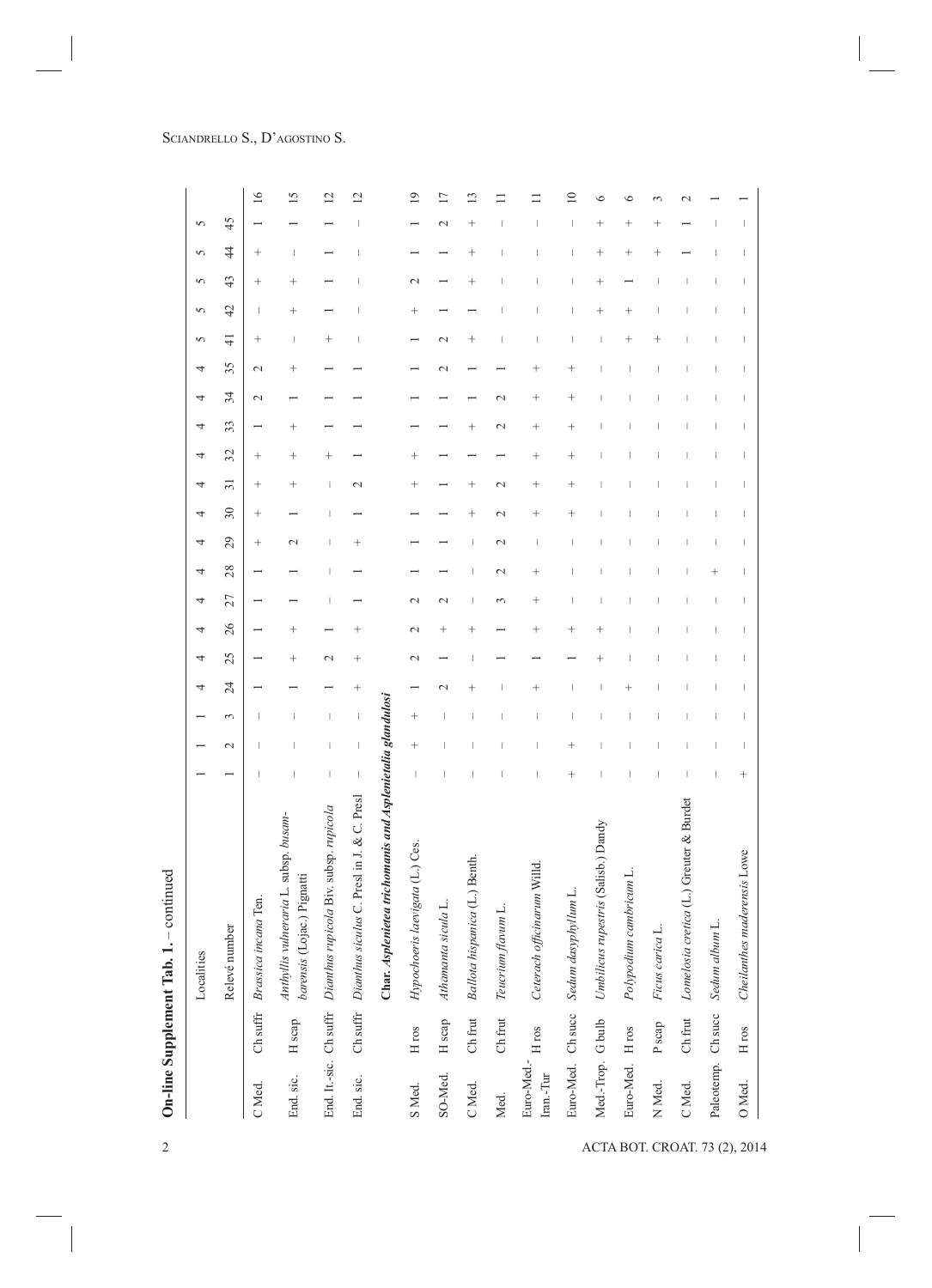## ECOLOGY OF *COLYMBADA TAUROMENITANA* IN THE EASTERN SICILY (ITALY)

|                               |                        |                   | On-line Supplement Tab. 1.                                                     |        |               |   |        |                    |    |           |           |                                  |        |                    |           |         |         |    |                |                                  |                                  |                    |           |                 |
|-------------------------------|------------------------|-------------------|--------------------------------------------------------------------------------|--------|---------------|---|--------|--------------------|----|-----------|-----------|----------------------------------|--------|--------------------|-----------|---------|---------|----|----------------|----------------------------------|----------------------------------|--------------------|-----------|-----------------|
|                               |                        |                   | Localities                                                                     |        |               |   | 4      | 4                  | 4  | 4         | 4         | 4                                | 4      | 4                  | 4         | 4       | 4       | 4  | 5              | 5                                | 5                                | 5                  | 5         |                 |
|                               |                        |                   | Relevé number                                                                  |        | $\mathcal{L}$ | 3 | 24     | 25                 | 26 | 27        | 28        | 29                               | $30\,$ | $\overline{31}$    | 32        | 33      | 34      | 35 | $\overline{+}$ | 42                               | 43                               | $\ddot{4}$         | 45        |                 |
|                               |                        |                   | Other species                                                                  |        |               |   |        |                    |    |           |           |                                  |        |                    |           |         |         |    |                |                                  |                                  |                    |           |                 |
|                               | E Med.                 | È                 | Phlomis fruticosa L.                                                           | $^{+}$ |               |   | $^{+}$ | $\mathcal{L}$      |    | $^{+}$    |           | $^{+}$                           |        |                    |           |         |         |    |                | $\mathbf{\sim}$                  |                                  |                    | $\sim$    | 20              |
| ACTA BOT. CROAT. 73 (2), 2014 | O Med.                 | H caesp           | Ampelodesmos mauritanicus (Poir.) T.<br>Durand & Schinz                        |        | $\sim$        |   |        | $\ddag$            |    | $\ddot{}$ |           | $\ddot{}$                        | $^{+}$ | $\hskip 0.025cm +$ | $\ddot{}$ | $\ddag$ | $\ddag$ |    |                | $\hspace{0.1mm} +\hspace{0.1mm}$ | $\hspace{0.1mm} +\hspace{0.1mm}$ | $\hspace{0.1mm} +$ | $\ddot{}$ | $\overline{19}$ |
|                               | End. It -sic. Ch suffr |                   | graeca (L.) Benth. ex Rchb.<br>subsp. consentina (Ten.) Guinea<br>Micromeria   |        |               |   |        |                    |    |           |           |                                  |        | $\scriptstyle\sim$ |           |         |         |    |                |                                  |                                  | $\ddot{}$          | $^{+}$    | ⋍               |
|                               | Med.                   | Ch frut           | Prasium majus L.                                                               |        |               |   |        |                    |    |           |           |                                  |        |                    |           |         |         |    |                |                                  |                                  |                    |           | $\circ$         |
|                               | O Med.                 | Ch suffr          | Phagnalon saxatile (L.) Cass.                                                  |        |               |   |        |                    |    |           |           |                                  |        |                    |           |         |         |    |                | $\ddot{}$                        |                                  | ٠                  | $\ddag$   | S               |
|                               | Med.                   | È                 | Bupleurum fruticosum L.                                                        |        |               |   |        |                    |    |           |           |                                  |        |                    |           |         |         |    |                |                                  |                                  |                    |           |                 |
|                               | End. It.-sic. H scap   |                   | Galium aetnicum Biv.                                                           |        |               |   |        |                    |    |           |           |                                  |        |                    |           |         |         |    |                |                                  |                                  |                    |           | 4               |
|                               | Med.                   | H scap            | Silene vulgaris (Moench) Garcke subsp.<br>tenoreana (Colla) Soldano & F. Conti |        |               |   | $^{+}$ | $\hspace{0.1mm} +$ |    | $\ddot{}$ |           | $\hspace{0.1mm} +\hspace{0.1mm}$ |        |                    | $^{+}$    |         |         |    |                |                                  |                                  |                    |           |                 |
|                               | Euro-Med.              | H caesp           | Festuca circummediterranea Patzke                                              |        |               |   |        |                    |    |           |           |                                  |        |                    |           |         |         |    |                |                                  |                                  |                    |           |                 |
|                               | Med.                   | H scap            | bituminosa (L.) E. H. Stirton<br>Bituminaria                                   |        |               |   |        |                    |    |           |           |                                  |        |                    | $^{+}$    |         |         |    |                |                                  |                                  |                    |           |                 |
|                               | Med.                   | H caesp           | Melica minuta L.                                                               |        |               |   |        |                    |    |           |           |                                  |        |                    |           |         |         |    |                |                                  |                                  |                    |           |                 |
|                               | Med.                   | H bien            | Seseli tortuosum L. subsp. tortuosum                                           |        |               |   |        |                    |    |           |           |                                  |        |                    |           |         |         |    |                |                                  |                                  |                    |           |                 |
|                               | O Med.                 | È                 | Teucrium fruticans L.                                                          |        | $\sim$        |   |        |                    |    |           |           |                                  |        |                    |           |         |         |    |                |                                  |                                  |                    |           |                 |
|                               | Med.                   | È                 | (Boiss. & Spruner) Soldano & F. Conti<br>Emerus major Mill. subsp. emeroides   |        |               |   |        |                    |    |           | $\ddot{}$ |                                  |        |                    |           |         |         |    |                |                                  |                                  |                    |           |                 |
|                               | Med.                   | H ros             | Hyoseris radiata L.                                                            |        |               |   |        |                    |    |           |           |                                  |        |                    |           |         |         |    |                |                                  |                                  |                    |           |                 |
|                               | Med.                   | Ch suffr          | Ruta chalepensis L.                                                            |        |               |   |        |                    |    |           |           |                                  |        |                    |           |         |         |    |                |                                  |                                  |                    |           |                 |
|                               | Med.                   | H <sub>scap</sub> | Lobularia maritima (L.) Desv.                                                  |        |               |   |        |                    |    |           |           |                                  |        |                    |           |         |         |    |                |                                  |                                  |                    |           |                 |
|                               | Med.                   | P caesp           | Rhamnus alaternus L.                                                           |        |               |   |        |                    |    |           |           |                                  |        |                    |           |         |         |    |                |                                  |                                  |                    |           |                 |
| 3                             | Med.                   | P caesp           | Pistacia terebinthus L                                                         |        |               |   |        |                    |    |           |           |                                  |        |                    |           |         |         |    |                |                                  |                                  |                    |           |                 |
|                               |                        |                   |                                                                                |        |               |   |        |                    |    |           |           |                                  |        |                    |           |         |         |    |                |                                  |                                  |                    |           |                 |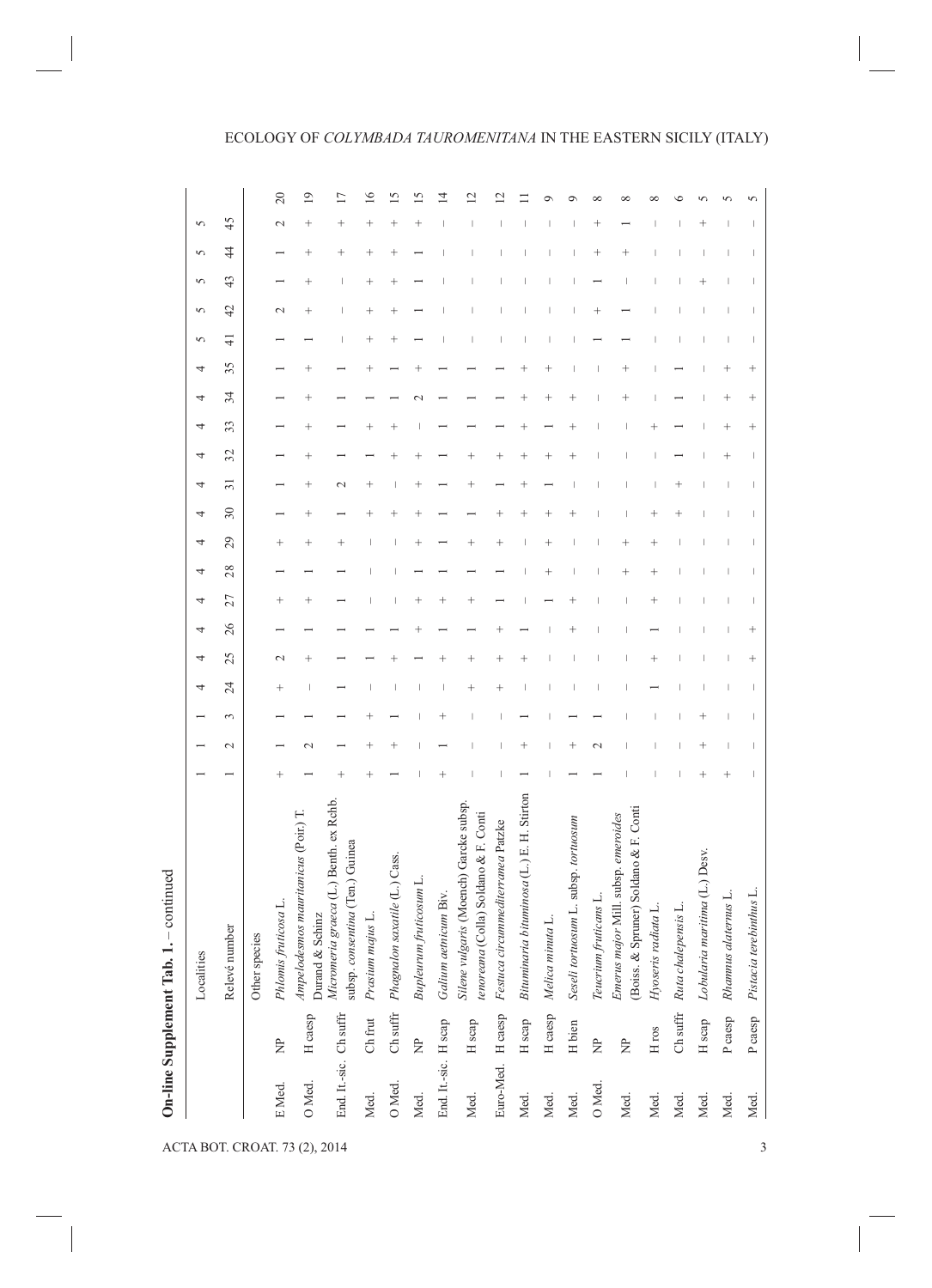| $\sqrt{2}$<br>45<br>$^{+}$<br>$\frac{4}{4}$<br>$^{+}$<br>$\ddot{}$<br>$\ddot{}$<br>$\overline{\phantom{a}}$<br>43<br>$^+$<br>I<br>42<br>I<br>$\overline{\phantom{a}}$<br>4<br>ı<br>35<br>$\,{}^+$<br>34<br>$^{+}$<br>$\overline{\phantom{a}}$<br>I<br>33<br>$^{+}$<br>I<br>1<br>32<br>$\ddot{}$<br>ı<br>$\overline{31}$<br>30<br>I<br>29<br>1<br>28<br>I<br>ı<br>J<br>27<br>$\,+\,$<br>I<br>26<br>$^{+}$<br>I<br>$\mathbf 1$<br>25<br>$\ddot{}$<br>$^{+}$<br>$\begin{array}{c} \end{array}$<br>$\ddot{}$<br>24<br>$^{+}$<br>I<br>$^{+}$<br>3<br>I<br>$\ddag$<br>$\hspace{0.1mm} +$<br>$\overline{\phantom{a}}$<br>$\hspace{0.1mm} +\hspace{0.1mm}$<br>I<br>$^{+}$<br>$\mathbf{\sim}$<br>$^{+}$<br>$\,{}^+$<br>$\hspace{0.1mm} +\hspace{0.1mm}$<br>$\overline{\phantom{a}}$<br>I<br>$\mathcal{L}$<br>$^{+}$<br>$\ddot{}$<br>$\,+\,$<br>$\,+\,$<br>$\,+\,$<br>I<br>Carlina hispanica Lam. subsp. globosa<br>Dactylis glomerata L. subsp. hispanica<br>Malva veneta (Mill.) Soldano, Banfi &<br>Olea europaea L. var. sylvestris (Mill.)<br>Calicotome infesta (C. Presl in J. & C.<br>Dryopteris pallida (Bory) C. Chr. ex<br>Elaeoselinum asclepium (L.) Bertol.<br>Crupina crupinastrum (Moris) Vis.<br>denticulata (L.) Spring<br>Reichardia picroides (L.) Roth<br>(Arcang.) Meusel & Kästner<br>Linaria purpurea (L.) Mill.<br>arrostii Guss.<br>Euphorbia dendroides L.<br>Allium ampeloprasum L.<br>ranosus L.<br>Silene sicula Ucria<br>Fraxinus ornus L.<br>Maire & Petitm.<br>Relevé number<br>Quercus ilex L.<br>(Roth) Nyman<br>Presl) Guss<br>Asphodelus<br>Gypsophila<br>Selaginella<br>Galasso<br>Lehr<br>End. It.-sic. Ch suffr<br>H caesp<br>P caesp<br>P caesp<br>${\rm Ch}$ rept<br>H scap<br>G bulb<br>End. It.-sic. H scap<br>H scap<br>End. It.-sic. H scap<br>H bien<br>$\mathbb T$ scap<br>P scap<br>${\rm G}$ rhiz<br>${\rm G}$ rhiz<br>P scap<br>End. It.-sic. H ros<br>È<br>N Med.<br>C Med.<br>Med.<br>Med.<br>Med.<br>Med.<br>Med.<br>Med.<br>Med.<br>Med.<br>Med.<br>Med.<br>Med.<br>Med. |  | Localities |  | 4 | 4 | 4 | 4 | 4 | 4 | 4 | 4 | 4 | 4 | 4<br>4 | 5 | 5 | 5 | 5 | 5 |  |
|-----------------------------------------------------------------------------------------------------------------------------------------------------------------------------------------------------------------------------------------------------------------------------------------------------------------------------------------------------------------------------------------------------------------------------------------------------------------------------------------------------------------------------------------------------------------------------------------------------------------------------------------------------------------------------------------------------------------------------------------------------------------------------------------------------------------------------------------------------------------------------------------------------------------------------------------------------------------------------------------------------------------------------------------------------------------------------------------------------------------------------------------------------------------------------------------------------------------------------------------------------------------------------------------------------------------------------------------------------------------------------------------------------------------------------------------------------------------------------------------------------------------------------------------------------------------------------------------------------------------------------------------------------------------------------------------------------------------------------------------------------------------------------------------------------------------------------------------------------------------------------------------------------------------------------------------------------------------------------------------------------------------------|--|------------|--|---|---|---|---|---|---|---|---|---|---|--------|---|---|---|---|---|--|
|                                                                                                                                                                                                                                                                                                                                                                                                                                                                                                                                                                                                                                                                                                                                                                                                                                                                                                                                                                                                                                                                                                                                                                                                                                                                                                                                                                                                                                                                                                                                                                                                                                                                                                                                                                                                                                                                                                                                                                                                                       |  |            |  |   |   |   |   |   |   |   |   |   |   |        |   |   |   |   |   |  |
|                                                                                                                                                                                                                                                                                                                                                                                                                                                                                                                                                                                                                                                                                                                                                                                                                                                                                                                                                                                                                                                                                                                                                                                                                                                                                                                                                                                                                                                                                                                                                                                                                                                                                                                                                                                                                                                                                                                                                                                                                       |  |            |  |   |   |   |   |   |   |   |   |   |   |        |   |   |   |   |   |  |
|                                                                                                                                                                                                                                                                                                                                                                                                                                                                                                                                                                                                                                                                                                                                                                                                                                                                                                                                                                                                                                                                                                                                                                                                                                                                                                                                                                                                                                                                                                                                                                                                                                                                                                                                                                                                                                                                                                                                                                                                                       |  |            |  |   |   |   |   |   |   |   |   |   |   |        |   |   |   |   |   |  |
|                                                                                                                                                                                                                                                                                                                                                                                                                                                                                                                                                                                                                                                                                                                                                                                                                                                                                                                                                                                                                                                                                                                                                                                                                                                                                                                                                                                                                                                                                                                                                                                                                                                                                                                                                                                                                                                                                                                                                                                                                       |  |            |  |   |   |   |   |   |   |   |   |   |   |        |   |   |   |   |   |  |
|                                                                                                                                                                                                                                                                                                                                                                                                                                                                                                                                                                                                                                                                                                                                                                                                                                                                                                                                                                                                                                                                                                                                                                                                                                                                                                                                                                                                                                                                                                                                                                                                                                                                                                                                                                                                                                                                                                                                                                                                                       |  |            |  |   |   |   |   |   |   |   |   |   |   |        |   |   |   |   |   |  |
|                                                                                                                                                                                                                                                                                                                                                                                                                                                                                                                                                                                                                                                                                                                                                                                                                                                                                                                                                                                                                                                                                                                                                                                                                                                                                                                                                                                                                                                                                                                                                                                                                                                                                                                                                                                                                                                                                                                                                                                                                       |  |            |  |   |   |   |   |   |   |   |   |   |   |        |   |   |   |   |   |  |
|                                                                                                                                                                                                                                                                                                                                                                                                                                                                                                                                                                                                                                                                                                                                                                                                                                                                                                                                                                                                                                                                                                                                                                                                                                                                                                                                                                                                                                                                                                                                                                                                                                                                                                                                                                                                                                                                                                                                                                                                                       |  |            |  |   |   |   |   |   |   |   |   |   |   |        |   |   |   |   |   |  |
|                                                                                                                                                                                                                                                                                                                                                                                                                                                                                                                                                                                                                                                                                                                                                                                                                                                                                                                                                                                                                                                                                                                                                                                                                                                                                                                                                                                                                                                                                                                                                                                                                                                                                                                                                                                                                                                                                                                                                                                                                       |  |            |  |   |   |   |   |   |   |   |   |   |   |        |   |   |   |   |   |  |
|                                                                                                                                                                                                                                                                                                                                                                                                                                                                                                                                                                                                                                                                                                                                                                                                                                                                                                                                                                                                                                                                                                                                                                                                                                                                                                                                                                                                                                                                                                                                                                                                                                                                                                                                                                                                                                                                                                                                                                                                                       |  |            |  |   |   |   |   |   |   |   |   |   |   |        |   |   |   |   |   |  |
|                                                                                                                                                                                                                                                                                                                                                                                                                                                                                                                                                                                                                                                                                                                                                                                                                                                                                                                                                                                                                                                                                                                                                                                                                                                                                                                                                                                                                                                                                                                                                                                                                                                                                                                                                                                                                                                                                                                                                                                                                       |  |            |  |   |   |   |   |   |   |   |   |   |   |        |   |   |   |   |   |  |
|                                                                                                                                                                                                                                                                                                                                                                                                                                                                                                                                                                                                                                                                                                                                                                                                                                                                                                                                                                                                                                                                                                                                                                                                                                                                                                                                                                                                                                                                                                                                                                                                                                                                                                                                                                                                                                                                                                                                                                                                                       |  |            |  |   |   |   |   |   |   |   |   |   |   |        |   |   |   |   |   |  |
|                                                                                                                                                                                                                                                                                                                                                                                                                                                                                                                                                                                                                                                                                                                                                                                                                                                                                                                                                                                                                                                                                                                                                                                                                                                                                                                                                                                                                                                                                                                                                                                                                                                                                                                                                                                                                                                                                                                                                                                                                       |  |            |  |   |   |   |   |   |   |   |   |   |   |        |   |   |   |   |   |  |
|                                                                                                                                                                                                                                                                                                                                                                                                                                                                                                                                                                                                                                                                                                                                                                                                                                                                                                                                                                                                                                                                                                                                                                                                                                                                                                                                                                                                                                                                                                                                                                                                                                                                                                                                                                                                                                                                                                                                                                                                                       |  |            |  |   |   |   |   |   |   |   |   |   |   |        |   |   |   |   |   |  |
|                                                                                                                                                                                                                                                                                                                                                                                                                                                                                                                                                                                                                                                                                                                                                                                                                                                                                                                                                                                                                                                                                                                                                                                                                                                                                                                                                                                                                                                                                                                                                                                                                                                                                                                                                                                                                                                                                                                                                                                                                       |  |            |  |   |   |   |   |   |   |   |   |   |   |        |   |   |   |   |   |  |
|                                                                                                                                                                                                                                                                                                                                                                                                                                                                                                                                                                                                                                                                                                                                                                                                                                                                                                                                                                                                                                                                                                                                                                                                                                                                                                                                                                                                                                                                                                                                                                                                                                                                                                                                                                                                                                                                                                                                                                                                                       |  |            |  |   |   |   |   |   |   |   |   |   |   |        |   |   |   |   |   |  |
|                                                                                                                                                                                                                                                                                                                                                                                                                                                                                                                                                                                                                                                                                                                                                                                                                                                                                                                                                                                                                                                                                                                                                                                                                                                                                                                                                                                                                                                                                                                                                                                                                                                                                                                                                                                                                                                                                                                                                                                                                       |  |            |  |   |   |   |   |   |   |   |   |   |   |        |   |   |   |   |   |  |
|                                                                                                                                                                                                                                                                                                                                                                                                                                                                                                                                                                                                                                                                                                                                                                                                                                                                                                                                                                                                                                                                                                                                                                                                                                                                                                                                                                                                                                                                                                                                                                                                                                                                                                                                                                                                                                                                                                                                                                                                                       |  |            |  |   |   |   |   |   |   |   |   |   |   |        |   |   |   |   |   |  |
|                                                                                                                                                                                                                                                                                                                                                                                                                                                                                                                                                                                                                                                                                                                                                                                                                                                                                                                                                                                                                                                                                                                                                                                                                                                                                                                                                                                                                                                                                                                                                                                                                                                                                                                                                                                                                                                                                                                                                                                                                       |  |            |  |   |   |   |   |   |   |   |   |   |   |        |   |   |   |   |   |  |
|                                                                                                                                                                                                                                                                                                                                                                                                                                                                                                                                                                                                                                                                                                                                                                                                                                                                                                                                                                                                                                                                                                                                                                                                                                                                                                                                                                                                                                                                                                                                                                                                                                                                                                                                                                                                                                                                                                                                                                                                                       |  |            |  |   |   |   |   |   |   |   |   |   |   |        |   |   |   |   |   |  |
|                                                                                                                                                                                                                                                                                                                                                                                                                                                                                                                                                                                                                                                                                                                                                                                                                                                                                                                                                                                                                                                                                                                                                                                                                                                                                                                                                                                                                                                                                                                                                                                                                                                                                                                                                                                                                                                                                                                                                                                                                       |  |            |  |   |   |   |   |   |   |   |   |   |   |        |   |   |   |   |   |  |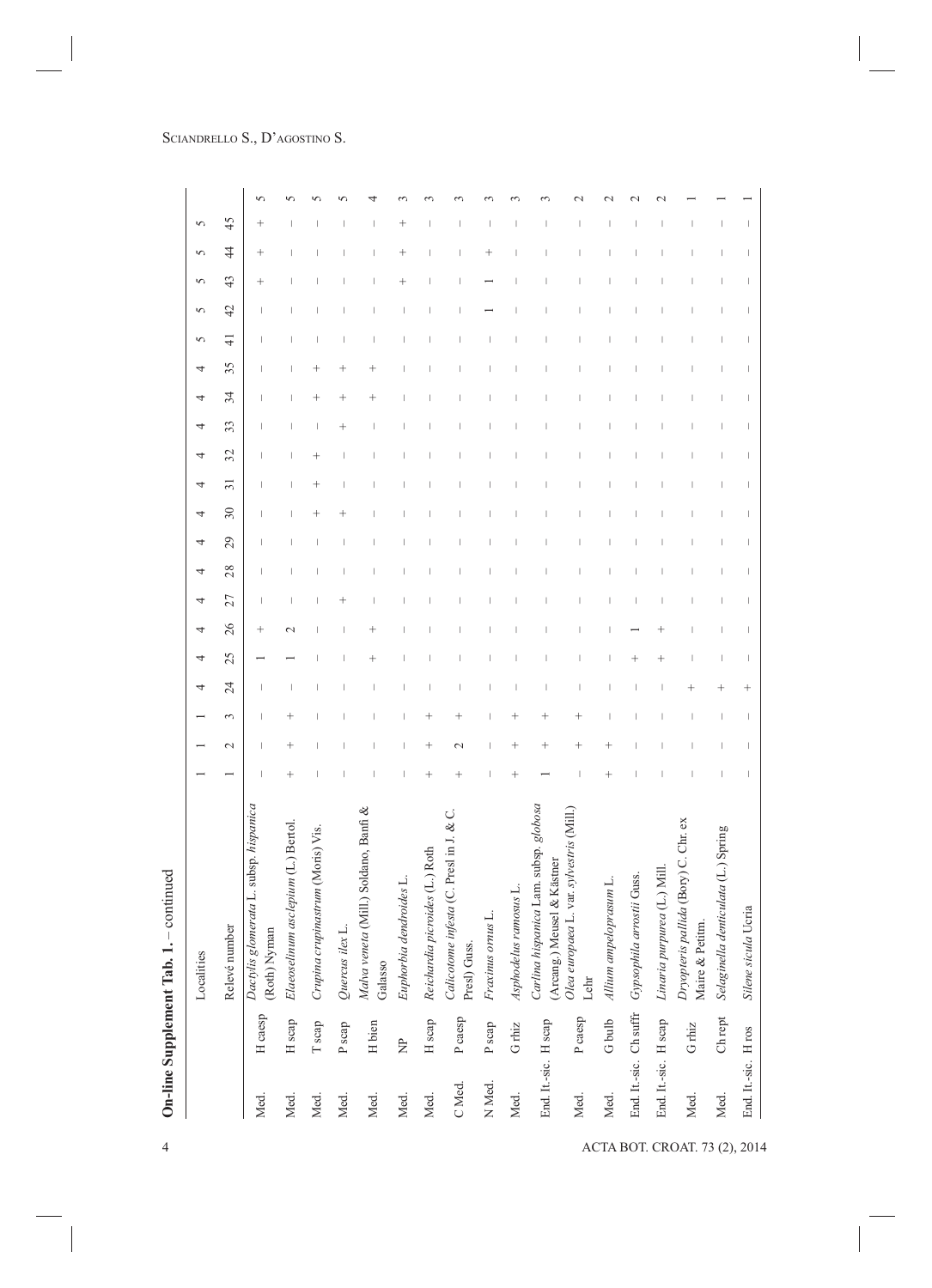| End                                                                                                                                                                                                                                                                                                                                                                                                                                                                                                                                                                                                                                                                                                                                                                                                                                                                                                                                                                                                                                                                                                                                                                                                                                                                                                                                                                                                                                                                                                                                                  |                          |                 |              |                            |                                                                                                                                                                                                                                                                                                                                                                                                                                                                                   |                            |                    |                                  |                       | Freq.           | 36                                                                            | 28                                                                         |   |
|------------------------------------------------------------------------------------------------------------------------------------------------------------------------------------------------------------------------------------------------------------------------------------------------------------------------------------------------------------------------------------------------------------------------------------------------------------------------------------------------------------------------------------------------------------------------------------------------------------------------------------------------------------------------------------------------------------------------------------------------------------------------------------------------------------------------------------------------------------------------------------------------------------------------------------------------------------------------------------------------------------------------------------------------------------------------------------------------------------------------------------------------------------------------------------------------------------------------------------------------------------------------------------------------------------------------------------------------------------------------------------------------------------------------------------------------------------------------------------------------------------------------------------------------------|--------------------------|-----------------|--------------|----------------------------|-----------------------------------------------------------------------------------------------------------------------------------------------------------------------------------------------------------------------------------------------------------------------------------------------------------------------------------------------------------------------------------------------------------------------------------------------------------------------------------|----------------------------|--------------------|----------------------------------|-----------------------|-----------------|-------------------------------------------------------------------------------|----------------------------------------------------------------------------|---|
| - Euro-Mediterranean; Euro-Med.-Iran.-Tur - Euro-Mediterranean-Irano-<br>- Neotropical; Paleotemp. - Paleotemperate. Aspect: S                                                                                                                                                                                                                                                                                                                                                                                                                                                                                                                                                                                                                                                                                                                                                                                                                                                                                                                                                                                                                                                                                                                                                                                                                                                                                                                                                                                                                       | $\overline{ }$           | 53              | $\approx$    | $\infty$                   | S                                                                                                                                                                                                                                                                                                                                                                                                                                                                                 | $_{\odot}$                 | $\text{un}_\Omega$ | 909                              | 05 I t                | $\Box$          | $\sim$                                                                        | $^{+}$                                                                     |   |
|                                                                                                                                                                                                                                                                                                                                                                                                                                                                                                                                                                                                                                                                                                                                                                                                                                                                                                                                                                                                                                                                                                                                                                                                                                                                                                                                                                                                                                                                                                                                                      | $\overline{ }$           | 25              | $\approx$    | 85                         | SE                                                                                                                                                                                                                                                                                                                                                                                                                                                                                | 80                         | ադ∩                | EIS                              | 05 I t                | $\overline{18}$ | -                                                                             | $\mathbb{I}$                                                               |   |
|                                                                                                                                                                                                                                                                                                                                                                                                                                                                                                                                                                                                                                                                                                                                                                                                                                                                                                                                                                                                                                                                                                                                                                                                                                                                                                                                                                                                                                                                                                                                                      | Γ                        | 51              | $\approx$    | $\rm 80$                   | SE                                                                                                                                                                                                                                                                                                                                                                                                                                                                                | 85                         | $\text{un}_\Omega$ | 530                              | 0814                  | $\frac{8}{2}$   | 3                                                                             | $\overline{a}$                                                             |   |
| - Mediterranean;                                                                                                                                                                                                                                                                                                                                                                                                                                                                                                                                                                                                                                                                                                                                                                                                                                                                                                                                                                                                                                                                                                                                                                                                                                                                                                                                                                                                                                                                                                                                     | $\overline{ }$           | $50\,$          | $\approx$    | 80                         | $_{\rm SE}$                                                                                                                                                                                                                                                                                                                                                                                                                                                                       | 80                         | $\text{un}_\Omega$ | TES                              | 08It                  | $\overline{4}$  | 2                                                                             | $\overline{ }$                                                             |   |
|                                                                                                                                                                                                                                                                                                                                                                                                                                                                                                                                                                                                                                                                                                                                                                                                                                                                                                                                                                                                                                                                                                                                                                                                                                                                                                                                                                                                                                                                                                                                                      | $\circ$                  | 49              | $\approx$    | $\rm 80$                   | SE                                                                                                                                                                                                                                                                                                                                                                                                                                                                                | $\rm 80$                   | TU                 | 099                              | 000ε                  | 27              | 3                                                                             | $\overline{ }$                                                             |   |
|                                                                                                                                                                                                                                                                                                                                                                                                                                                                                                                                                                                                                                                                                                                                                                                                                                                                                                                                                                                                                                                                                                                                                                                                                                                                                                                                                                                                                                                                                                                                                      | $\circ$                  | 48              | 20           | 90                         | $\Box$                                                                                                                                                                                                                                                                                                                                                                                                                                                                            | $\approx$                  | TU                 | 089                              | 000ε                  | $32\,$          | 3                                                                             | $^{+}$                                                                     |   |
|                                                                                                                                                                                                                                                                                                                                                                                                                                                                                                                                                                                                                                                                                                                                                                                                                                                                                                                                                                                                                                                                                                                                                                                                                                                                                                                                                                                                                                                                                                                                                      | $\circ$                  | 47              | $\approx$    | 85                         | $_{\rm SE}$                                                                                                                                                                                                                                                                                                                                                                                                                                                                       | $\overline{6}$             | TU                 | 079                              | 10016                 | 29              | 3                                                                             | $\overline{a}$                                                             |   |
| - Nanophanerophytes. Chorologic element: Med.                                                                                                                                                                                                                                                                                                                                                                                                                                                                                                                                                                                                                                                                                                                                                                                                                                                                                                                                                                                                                                                                                                                                                                                                                                                                                                                                                                                                                                                                                                        | $\circ$                  | 46              | $\approx$    | 80                         | S                                                                                                                                                                                                                                                                                                                                                                                                                                                                                 | $\boldsymbol{\mathcal{S}}$ | TU                 | $\mathsf{S}\mathsf{Z}\mathsf{9}$ | 3100                  | 23              | 3                                                                             | $\overline{ }$                                                             |   |
|                                                                                                                                                                                                                                                                                                                                                                                                                                                                                                                                                                                                                                                                                                                                                                                                                                                                                                                                                                                                                                                                                                                                                                                                                                                                                                                                                                                                                                                                                                                                                      | $\mathcal{L}$            | $\equiv$        | $\approx$    | $\rm 80$                   | S                                                                                                                                                                                                                                                                                                                                                                                                                                                                                 | 95                         | TU                 | ÞSε                              | 009                   | $\overline{c}$  | 3                                                                             | -                                                                          |   |
|                                                                                                                                                                                                                                                                                                                                                                                                                                                                                                                                                                                                                                                                                                                                                                                                                                                                                                                                                                                                                                                                                                                                                                                                                                                                                                                                                                                                                                                                                                                                                      | 2                        | $\approx$       | $\approx$    | $\approx$                  | S                                                                                                                                                                                                                                                                                                                                                                                                                                                                                 | $\overline{6}$             | TU                 | 65                               | 06                    | $\overline{1}$  | $^{+}$                                                                        | 1                                                                          |   |
|                                                                                                                                                                                                                                                                                                                                                                                                                                                                                                                                                                                                                                                                                                                                                                                                                                                                                                                                                                                                                                                                                                                                                                                                                                                                                                                                                                                                                                                                                                                                                      | 2                        | $\circ$         | $\approx$    | 80                         |                                                                                                                                                                                                                                                                                                                                                                                                                                                                                   | $\overline{6}$             | TU                 | $0L$                             | SL                    | $\overline{15}$ | 2                                                                             | $\ddot{}$                                                                  |   |
|                                                                                                                                                                                                                                                                                                                                                                                                                                                                                                                                                                                                                                                                                                                                                                                                                                                                                                                                                                                                                                                                                                                                                                                                                                                                                                                                                                                                                                                                                                                                                      | $\mathcal{L}$            | $\infty$        | $\approx$    | 85                         | NE NE NE                                                                                                                                                                                                                                                                                                                                                                                                                                                                          | $\rm 80$                   | TU                 | SÞ                               | 0S                    | $\mathbf{r}$    | $\overline{\phantom{0}}$                                                      | $\ddot{}$                                                                  |   |
|                                                                                                                                                                                                                                                                                                                                                                                                                                                                                                                                                                                                                                                                                                                                                                                                                                                                                                                                                                                                                                                                                                                                                                                                                                                                                                                                                                                                                                                                                                                                                      | $\sim$                   | L               | $\approx$    | $\rm 80$                   |                                                                                                                                                                                                                                                                                                                                                                                                                                                                                   | 80                         | TU                 | $0\zeta$                         | ςg                    | $\overline{a}$  | $\sim$                                                                        | $\overline{ }$                                                             |   |
|                                                                                                                                                                                                                                                                                                                                                                                                                                                                                                                                                                                                                                                                                                                                                                                                                                                                                                                                                                                                                                                                                                                                                                                                                                                                                                                                                                                                                                                                                                                                                      | 2                        | $\circ$         | 20           | $\rm 80$                   | $\boxed{\underline{\phantom{a}}}% =\qquad\phantom{\int\mathbf{a}}% =\qquad\phantom{\Bigg(}\sum_{i=1}^{N}\sum_{j=1}^{N}\sum_{j=1}^{N}\sum_{j=1}^{N}\sum_{j=1}^{N}(\beta_{i}^{N}-\beta_{i}^{N})\left( \sum_{j=1}^{N}\sum_{j=1}^{N}(\beta_{j}^{N}-\beta_{j}^{N})\right) \label{eq:2.11}$                                                                                                                                                                                             | $\overline{6}$             | TU                 | S٤                               | 130                   | $\overline{15}$ | 2                                                                             | 3                                                                          |   |
|                                                                                                                                                                                                                                                                                                                                                                                                                                                                                                                                                                                                                                                                                                                                                                                                                                                                                                                                                                                                                                                                                                                                                                                                                                                                                                                                                                                                                                                                                                                                                      | $\mathcal{L}$            | 5               | $\approx$    | $\boldsymbol{\mathcal{S}}$ | Щ                                                                                                                                                                                                                                                                                                                                                                                                                                                                                 | 95                         | TU                 | $0\xi$                           | 170                   | 22              | $\sim$                                                                        | $\overline{ }$                                                             |   |
|                                                                                                                                                                                                                                                                                                                                                                                                                                                                                                                                                                                                                                                                                                                                                                                                                                                                                                                                                                                                                                                                                                                                                                                                                                                                                                                                                                                                                                                                                                                                                      | 2                        | 4               | 20           | $\rm 80$                   |                                                                                                                                                                                                                                                                                                                                                                                                                                                                                   | $\overline{6}$             | TU                 | Sτ                               | 96                    | $\overline{21}$ | -                                                                             | $\overline{\phantom{0}}$                                                   |   |
|                                                                                                                                                                                                                                                                                                                                                                                                                                                                                                                                                                                                                                                                                                                                                                                                                                                                                                                                                                                                                                                                                                                                                                                                                                                                                                                                                                                                                                                                                                                                                      | $\infty$                 | 56              | 20           | $\sqrt{2}$                 | <b>SW NE</b>                                                                                                                                                                                                                                                                                                                                                                                                                                                                      | $\overline{6}$             | TU                 | 0SZ                              | 00SZ                  | $\overline{a}$  | 3                                                                             | $\overline{\phantom{0}}$                                                   |   |
|                                                                                                                                                                                                                                                                                                                                                                                                                                                                                                                                                                                                                                                                                                                                                                                                                                                                                                                                                                                                                                                                                                                                                                                                                                                                                                                                                                                                                                                                                                                                                      | $\infty$                 | 55              | $\approx$    | 75                         | W                                                                                                                                                                                                                                                                                                                                                                                                                                                                                 | 75                         | TU                 | 957                              | 0057                  | 22              | $\mathbf{C}$                                                                  | $\overline{ }$                                                             |   |
|                                                                                                                                                                                                                                                                                                                                                                                                                                                                                                                                                                                                                                                                                                                                                                                                                                                                                                                                                                                                                                                                                                                                                                                                                                                                                                                                                                                                                                                                                                                                                      | $\infty$                 | 54              | $\approx$    | $\rm 80$                   | ≽                                                                                                                                                                                                                                                                                                                                                                                                                                                                                 | $\boldsymbol{\mathcal{S}}$ | TU                 | 842                              | 00 <sub>S</sub> z     | $\overline{21}$ | 3                                                                             | $\ddot{}$                                                                  |   |
|                                                                                                                                                                                                                                                                                                                                                                                                                                                                                                                                                                                                                                                                                                                                                                                                                                                                                                                                                                                                                                                                                                                                                                                                                                                                                                                                                                                                                                                                                                                                                      | 5                        | $\frac{40}{5}$  | 20           | 85                         | $\boxed{\underline{\mathbf{L}}}$                                                                                                                                                                                                                                                                                                                                                                                                                                                  | $80\,$                     | TU                 | 985                              | 1220                  | 24              | 3                                                                             | I                                                                          |   |
|                                                                                                                                                                                                                                                                                                                                                                                                                                                                                                                                                                                                                                                                                                                                                                                                                                                                                                                                                                                                                                                                                                                                                                                                                                                                                                                                                                                                                                                                                                                                                      | S                        | 39              | 20           | 80                         | Щ                                                                                                                                                                                                                                                                                                                                                                                                                                                                                 | $\boldsymbol{\mathcal{S}}$ | TU                 | SES                              | 0ZZI                  | 26              | $\sim$                                                                        | I                                                                          |   |
|                                                                                                                                                                                                                                                                                                                                                                                                                                                                                                                                                                                                                                                                                                                                                                                                                                                                                                                                                                                                                                                                                                                                                                                                                                                                                                                                                                                                                                                                                                                                                      | 5                        | 38              | $\Omega$     | $\rm 80$                   | $\begin{array}{c} \square \end{array}$                                                                                                                                                                                                                                                                                                                                                                                                                                            | $\boldsymbol{\mathcal{S}}$ | TU                 | 985                              | 1220                  | $30\,$          | 3                                                                             | I                                                                          |   |
|                                                                                                                                                                                                                                                                                                                                                                                                                                                                                                                                                                                                                                                                                                                                                                                                                                                                                                                                                                                                                                                                                                                                                                                                                                                                                                                                                                                                                                                                                                                                                      | 5                        | 57              | 20           | $\otimes$                  | S                                                                                                                                                                                                                                                                                                                                                                                                                                                                                 | $80\,$                     | TU                 | 530                              | $00\nu$ I             | 22              | 3                                                                             | $\, \vert \,$                                                              |   |
|                                                                                                                                                                                                                                                                                                                                                                                                                                                                                                                                                                                                                                                                                                                                                                                                                                                                                                                                                                                                                                                                                                                                                                                                                                                                                                                                                                                                                                                                                                                                                      | 5                        | 36              | $\gtrsim$    | $50\,$                     | S                                                                                                                                                                                                                                                                                                                                                                                                                                                                                 | $\boldsymbol{\mathcal{S}}$ | TU                 | 530                              | $00\nu$ I             | 24              | 2                                                                             | $\mathbb{I}$                                                               |   |
| $G - Geophytes$ ; $P - Planerophytes$ ; NP<br>- Endemic to Italy and Sicily; Euro-Med.                                                                                                                                                                                                                                                                                                                                                                                                                                                                                                                                                                                                                                                                                                                                                                                                                                                                                                                                                                                                                                                                                                                                                                                                                                                                                                                                                                                                                                                               | 3                        | 23              | $\approx$    | $\approx$                  | $\Xi$                                                                                                                                                                                                                                                                                                                                                                                                                                                                             | $\rm 80$                   | TU                 | tt                               | 0891                  | $\overline{21}$ | 3                                                                             | $\overline{ }$                                                             |   |
|                                                                                                                                                                                                                                                                                                                                                                                                                                                                                                                                                                                                                                                                                                                                                                                                                                                                                                                                                                                                                                                                                                                                                                                                                                                                                                                                                                                                                                                                                                                                                      | 3                        | 22              | 20           | $\otimes$                  | $\Xi$                                                                                                                                                                                                                                                                                                                                                                                                                                                                             | $\approx$                  | TU                 | LTÞ                              | 0891                  | 23              | $\mathbf{C}$                                                                  | $^{+}$                                                                     |   |
|                                                                                                                                                                                                                                                                                                                                                                                                                                                                                                                                                                                                                                                                                                                                                                                                                                                                                                                                                                                                                                                                                                                                                                                                                                                                                                                                                                                                                                                                                                                                                      | 3                        | $\overline{c}$  | 20           | $\rm 80$                   | S                                                                                                                                                                                                                                                                                                                                                                                                                                                                                 | $\overline{6}$             | TU                 | SÞS                              | 0581                  | 23              | 3                                                                             | $\overline{ }$                                                             |   |
|                                                                                                                                                                                                                                                                                                                                                                                                                                                                                                                                                                                                                                                                                                                                                                                                                                                                                                                                                                                                                                                                                                                                                                                                                                                                                                                                                                                                                                                                                                                                                      | 3                        | $\approx$       | 20           | 85                         | S                                                                                                                                                                                                                                                                                                                                                                                                                                                                                 | $\approx$                  | TU                 | 0ÞS                              | 0581                  | 25              | $\sim$                                                                        | $\ddot{}$                                                                  |   |
|                                                                                                                                                                                                                                                                                                                                                                                                                                                                                                                                                                                                                                                                                                                                                                                                                                                                                                                                                                                                                                                                                                                                                                                                                                                                                                                                                                                                                                                                                                                                                      | 3                        | $\overline{a}$  | $\approx$    | $\infty$                   | S                                                                                                                                                                                                                                                                                                                                                                                                                                                                                 | 80                         | TU                 | Þεs                              | 0581                  | 23              | 3                                                                             | $^{+}$                                                                     |   |
|                                                                                                                                                                                                                                                                                                                                                                                                                                                                                                                                                                                                                                                                                                                                                                                                                                                                                                                                                                                                                                                                                                                                                                                                                                                                                                                                                                                                                                                                                                                                                      | 3                        | $\overline{18}$ | 20           | 80                         | Щ                                                                                                                                                                                                                                                                                                                                                                                                                                                                                 | $\overline{6}$             | TU                 | 08+                              | 0091                  | 23              | 3                                                                             | $\mathbb{I}$                                                               |   |
|                                                                                                                                                                                                                                                                                                                                                                                                                                                                                                                                                                                                                                                                                                                                                                                                                                                                                                                                                                                                                                                                                                                                                                                                                                                                                                                                                                                                                                                                                                                                                      | 3                        | $\overline{17}$ | 20           | $\infty$                   | Ë                                                                                                                                                                                                                                                                                                                                                                                                                                                                                 | $\boldsymbol{\mathcal{S}}$ | TU                 | $\zeta 8 \nu$                    | 0091                  | 26              | 3                                                                             | $\overline{ }$                                                             |   |
|                                                                                                                                                                                                                                                                                                                                                                                                                                                                                                                                                                                                                                                                                                                                                                                                                                                                                                                                                                                                                                                                                                                                                                                                                                                                                                                                                                                                                                                                                                                                                      | 3                        | $\geq$          | $\approx$    | 85                         | Ë                                                                                                                                                                                                                                                                                                                                                                                                                                                                                 | $\boldsymbol{\mathcal{S}}$ | TU                 | 08+                              | 0091                  | 27              | 3                                                                             | $^{+}$                                                                     |   |
|                                                                                                                                                                                                                                                                                                                                                                                                                                                                                                                                                                                                                                                                                                                                                                                                                                                                                                                                                                                                                                                                                                                                                                                                                                                                                                                                                                                                                                                                                                                                                      | 3                        | $\overline{15}$ | $\approx$    | $\rm 80$                   | Ë                                                                                                                                                                                                                                                                                                                                                                                                                                                                                 | $\overline{6}$             | TU                 | 98+                              | Lt91                  | 24              | 3                                                                             | $\overline{ }$                                                             |   |
|                                                                                                                                                                                                                                                                                                                                                                                                                                                                                                                                                                                                                                                                                                                                                                                                                                                                                                                                                                                                                                                                                                                                                                                                                                                                                                                                                                                                                                                                                                                                                      | $\sim$                   | $\overline{4}$  | 20           | $\infty$                   | $\boxed{\underline{\phantom{a}}}% =\qquad\phantom{\int\mathbf{a}}% =\qquad\phantom{\Bigg(}\sum_{i=1}^{N}\sum_{j=1}^{N}\sum_{j=1}^{N}\sum_{j=1}^{N}\sum_{j=1}^{N}(\beta_{i}^{N}-\beta_{i}^{N})\left( \sum_{j=1}^{N}\sum_{j=1}^{N}(\beta_{j}^{N}-\beta_{j}^{N})\right) \label{eq:2.11}$                                                                                                                                                                                             | $\infty$                   | TU                 | 08+                              | 0091                  | 22              | 3                                                                             | $\overline{\phantom{0}}$                                                   |   |
|                                                                                                                                                                                                                                                                                                                                                                                                                                                                                                                                                                                                                                                                                                                                                                                                                                                                                                                                                                                                                                                                                                                                                                                                                                                                                                                                                                                                                                                                                                                                                      | $\overline{\mathcal{L}}$ | $\mathbf{r}$    | $\approx$    | 85                         | $\boxed{\underline{\mathbf{L}}}$                                                                                                                                                                                                                                                                                                                                                                                                                                                  | 75                         | Tυ                 | ZSE                              | 009                   | 22              | $\sim$                                                                        | $^{+}$                                                                     |   |
|                                                                                                                                                                                                                                                                                                                                                                                                                                                                                                                                                                                                                                                                                                                                                                                                                                                                                                                                                                                                                                                                                                                                                                                                                                                                                                                                                                                                                                                                                                                                                      | $\overline{\mathcal{L}}$ | $\overline{c}$  | $\approx$    | 85                         | $\boxed{\underline{\phantom{a}}}% =\qquad\phantom{\int\mathbf{a}}% =\qquad\phantom{\int\mathbf{a}}% =\qquad\phantom{\int\mathbf{a}}% =\qquad\phantom{\int\mathbf{a}}% =\qquad\phantom{\int\mathbf{a}}% =\qquad\phantom{\int\mathbf{a}}% =\qquad\phantom{\int\mathbf{a}}% =\qquad\phantom{\int\mathbf{a}}% =\qquad\phantom{\int\mathbf{a}}% =\qquad\phantom{\int\mathbf{a}}% =\qquad\phantom{\int\mathbf{a}}% =\qquad\phantom{\int\mathbf{a}}% =\qquad\phantom{\int\mathbf{a}}% =$ | $80^{\circ}$               | Tυ                 | 920                              | 009                   | 22              | $\sim$                                                                        | -                                                                          |   |
|                                                                                                                                                                                                                                                                                                                                                                                                                                                                                                                                                                                                                                                                                                                                                                                                                                                                                                                                                                                                                                                                                                                                                                                                                                                                                                                                                                                                                                                                                                                                                      |                          |                 |              |                            |                                                                                                                                                                                                                                                                                                                                                                                                                                                                                   |                            |                    |                                  |                       |                 |                                                                               |                                                                            |   |
| -9, Isola Bella, 07.04.2012; Rel. 10, Capotaormina, 07.04.2012; Rel. 11, Madonna della Rocca (Taormina), 25.07.2010; Rel. 46-49,<br>south; W - west; NE -northeast; SE - southeast. Rock type: UG - Limestone and dolomite with biocalcarenites and brachiopods gray; UT - Limestone and<br>22.04.2012; Rel. 54–56, Monte Castellaccio, 07.04.2012; Rel. 4–5, Villagonia (Taormina), 16.06.2010; Rel. 6, Villagonia (Taormi-<br>2; Rel. 50–53, Monte Pernice, 10.06.2012. According to the Braun-Blanquet method in each relevé the complete list of vascular<br>plant species was recorded and for each species the cover value (percentage of soil surface) was assessed $(+, 1, 1)$ (cover; 1: $1-5\%$ cover; 2: 5-25% cover;<br>3; Rel. 15-18, Castelmola, 08.04.2012; Rel. 19-21, Castelmola, 08.04.2012; Rel. 22-23, Roccella (Castelmola), 07.01.2011; Rel.<br>clasts of quartz at the base. Localities and date of the relevés: Rel. 12-13, Madonna della Rocca (Taormina), 03.05.2012; Rel. 14<br>On-line Supplement Tab. 2. Relevés of Erucastretum virgati centaurelosum tauromenitanae facies with Lomelosia cretica. Life forms: T - Therophytes; Ch<br>Mediterranean-Atlantic; Med.-Trop. - Mediterranean-Tropical; Neotrop.<br>$-75%$ cover; 5: $>75%$ cover)<br>Chamaephytes; H - Hemicryptophytes;<br>sic. - Endemic to Sicily; End. It.-sic.<br>Castelmola, 03.05.2013<br>na), 25.07.2010; Rel. 7-<br>Monte Lapa, 13.05.201<br>3: 25-50% cover; 4: 50<br>dolomite with rudites o<br>Turanian; Med.-Atl. -<br>36–40, Monte Ziretto, | Localities               | Relevé number   | Surface (mq) | Coverage (%)               | Aspect                                                                                                                                                                                                                                                                                                                                                                                                                                                                            | Slope <sup>(°)</sup>       | Rock type          | Altitude (m)                     | Distance from sea (m) | N. species      | Colymbada tauromenitana (Guss.)<br>Char. Ass.<br>Holub<br>Ch frut<br>End sic. | C. Presl) C.<br>Erucastrum virgatum (J. &<br>Presl<br>End. It.-sic. H scap |   |
| ACTA BOT. CROAT. 73 (2), 2014                                                                                                                                                                                                                                                                                                                                                                                                                                                                                                                                                                                                                                                                                                                                                                                                                                                                                                                                                                                                                                                                                                                                                                                                                                                                                                                                                                                                                                                                                                                        |                          |                 |              |                            |                                                                                                                                                                                                                                                                                                                                                                                                                                                                                   |                            |                    |                                  |                       |                 |                                                                               |                                                                            | 5 |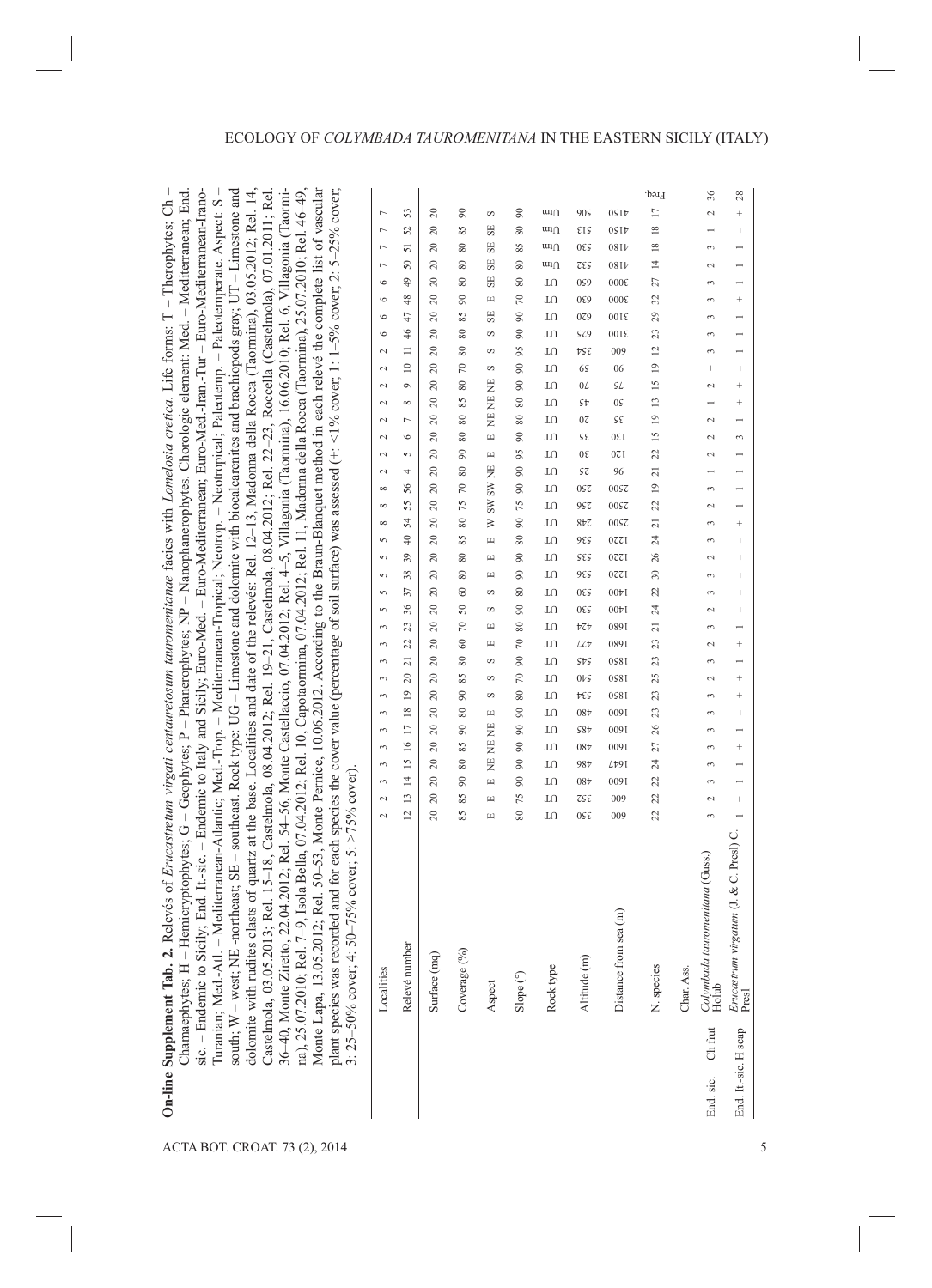|                               |                                        |                        | - continued<br>On-line Supplement Tab. 2.                                          |                |                                              |                 |        |                      |                 |                                  |                |        |    |    |                                              |                          |                |              |          |          |                                              |        |        |          |           |           |                       |    |                      |         |                     |             |                 |           |
|-------------------------------|----------------------------------------|------------------------|------------------------------------------------------------------------------------|----------------|----------------------------------------------|-----------------|--------|----------------------|-----------------|----------------------------------|----------------|--------|----|----|----------------------------------------------|--------------------------|----------------|--------------|----------|----------|----------------------------------------------|--------|--------|----------|-----------|-----------|-----------------------|----|----------------------|---------|---------------------|-------------|-----------------|-----------|
|                               |                                        |                        | Localities                                                                         | 2<br>2         | 3                                            | 3               | 3      | $\sim$               | 3               | $\mathfrak{g}$<br>3              | 3              | 3      | 3  | 5  | 5<br>5                                       | 5                        | 5              | ${}^{\circ}$ | $\infty$ | $\infty$ | $\mathbf{C}$<br>$\sim$                       | $\sim$ | $\sim$ | $\sim$   | $\sim$    | $\sim$    | ৩<br>$\sim$           | ৩  | $\circ$              | $\circ$ | r<br>$\overline{ }$ | ٣           | Γ               |           |
|                               |                                        |                        | Relevé number                                                                      | $\overline{c}$ | $\overline{4}$<br>$\overline{13}$            | $\overline{15}$ | $\geq$ | 17                   | $\overline{18}$ | $\overline{c}$<br>$\overline{1}$ | $\overline{z}$ | 22     | 23 | 36 | 38<br>57                                     | 39                       | $\frac{40}{5}$ | 54           | 55       | 56       | S<br>4                                       | ৩      |        | $\infty$ | $\circ$   | $\approx$ | 46<br>Ξ               | 47 | 48                   | 49      | 51<br>$50\,$        | 25          | 53              |           |
|                               |                                        |                        | Char. Dianthion rupicolae                                                          |                |                                              |                 |        |                      |                 |                                  |                |        |    |    |                                              |                          |                |              |          |          |                                              |        |        |          |           |           |                       |    |                      |         |                     |             |                 |           |
|                               |                                        |                        | End. It.-sic. Ch suffr Dianthus rupicola Biv. subsp. rupicola                      |                |                                              | ç               |        | $\sim$               | $\mathcal{C}$   | ۰                                |                | $\sim$ |    |    |                                              |                          |                |              |          |          | $\sim$<br>$\mathbf{\sim}$                    |        |        |          |           |           | $\mathbf 2$<br>$\sim$ |    |                      | $\sim$  |                     | $\mathbf 2$ | $\mathbf{\sim}$ | 36        |
|                               |                                        | End. It.-sic. Ch frut  | Antirrhinum siculum Mill.                                                          |                |                                              |                 |        |                      |                 |                                  |                |        |    |    |                                              |                          |                |              |          |          |                                              |        |        |          |           |           |                       |    |                      |         |                     |             |                 | Z         |
|                               | E Med.                                 | Ch suffr               | Silene fruticosa                                                                   |                |                                              |                 |        |                      |                 |                                  |                |        |    |    |                                              |                          |                |              |          |          |                                              |        |        |          |           |           |                       |    |                      |         |                     |             |                 | 22        |
|                               | End. sic.                              | H scap                 | Anthyllis vulneraria L. subsp.<br>busambarensis (Lojac.) Pignatti                  |                |                                              |                 |        |                      | $\mathbf 2$     |                                  |                |        |    |    |                                              |                          |                |              |          |          |                                              |        |        |          |           |           |                       |    |                      |         |                     |             |                 | $\approx$ |
|                               | C Med.                                 | ${\rm Ch}$ suffr       | Brassica incana Ten.                                                               |                |                                              |                 |        |                      |                 |                                  |                |        |    |    |                                              |                          |                |              |          |          |                                              |        |        |          |           |           |                       |    |                      |         |                     |             |                 | $\propto$ |
|                               | NO-Med.                                | ${\rm Ch}$ suffr       | Mathiola incana (L.) R. Br. in W. T.<br>Aiton subsp. <i>rupestris</i> (Raf.) Nyman |                |                                              |                 |        |                      |                 |                                  |                |        |    |    |                                              |                          |                |              |          |          |                                              |        |        |          |           |           |                       |    |                      |         |                     |             |                 |           |
|                               |                                        |                        | Char. Asplenietea trichomanis and Asplenietalia glandulosi                         |                |                                              |                 |        |                      |                 |                                  |                |        |    |    |                                              |                          |                |              |          |          |                                              |        |        |          |           |           |                       |    |                      |         |                     |             |                 |           |
|                               | C Med.                                 | Ch frut                | Lomelosia cretica (L.) Greuter &<br><b>Burdet</b>                                  | 3              | $\overline{\mathbf{C}}$                      | 3               | $\sim$ | $\sim$               |                 |                                  |                |        |    |    |                                              | $\sim$                   |                | $\sim$       |          |          | 4<br>$\sim$                                  |        |        |          |           |           | $\sim$                |    |                      |         | $\sim$<br>4         | 4           | 4               | 36        |
|                               | Med.                                   | Ch frut                | Teucrium flavum L.                                                                 |                |                                              |                 |        |                      |                 |                                  |                |        |    |    |                                              |                          |                |              |          |          |                                              |        |        |          |           |           |                       |    |                      |         |                     | $\sim$      |                 | 22        |
|                               |                                        | Euro-Med. Ch succ      | Sedum dasyphyllum L.                                                               |                |                                              |                 |        |                      |                 |                                  |                |        |    |    |                                              |                          |                |              |          |          |                                              |        |        |          |           |           |                       |    |                      |         |                     |             |                 | ∞         |
|                               | SO-Med.                                | H scap                 | Athamanta sicula L.                                                                |                |                                              | $\sim$          |        |                      |                 |                                  |                |        |    |    |                                              |                          |                |              |          |          |                                              |        |        |          |           |           |                       |    |                      |         |                     |             |                 |           |
|                               | Euro-Med.- $_{\rm H}$ ros<br>Iran.-Tur |                        | Ceterach officinarum Willd.                                                        | $\ddot{}$      | $\ddot{}$                                    |                 |        |                      |                 |                                  |                |        |    |    |                                              |                          |                |              |          |          |                                              |        |        |          |           |           |                       |    |                      |         |                     |             |                 |           |
|                               | C Med.                                 | Ch frut                | Ballota hispanica (L.) Benth.                                                      |                |                                              |                 |        |                      |                 |                                  |                |        |    |    |                                              |                          |                |              |          |          |                                              |        |        |          |           |           |                       |    |                      |         |                     |             |                 |           |
|                               | N <sub>Med</sub>                       | P <sub>scap</sub>      | Ficus carica L.                                                                    |                |                                              |                 |        |                      |                 |                                  |                |        |    |    |                                              |                          |                |              |          |          |                                              |        |        |          |           |           |                       |    |                      |         |                     |             |                 |           |
|                               | S Med.                                 | $_{\rm H}$ ros         | Hypochoeris laevigata (L.) Ces.                                                    |                |                                              |                 |        |                      |                 |                                  |                |        |    |    |                                              |                          |                |              |          |          |                                              |        |        |          |           |           |                       |    |                      |         |                     |             |                 |           |
|                               |                                        | Paleotemp. Ch succ     | Sedum album L                                                                      |                |                                              |                 |        |                      |                 |                                  |                |        |    |    |                                              |                          |                |              |          |          |                                              |        |        |          |           |           |                       |    |                      |         |                     |             |                 |           |
|                               |                                        | Med.-Trop. G bulb      | Umbilicus rupestris (Salisb.) Dandy                                                |                |                                              |                 |        |                      |                 |                                  |                |        |    |    |                                              |                          |                |              |          |          |                                              |        |        |          |           |           |                       |    |                      |         |                     |             |                 |           |
|                               | Euro-Med. H ros                        |                        | Polypodium cambricum L.                                                            |                |                                              |                 |        |                      |                 |                                  |                |        |    |    |                                              |                          |                |              |          |          |                                              |        |        |          |           |           |                       |    |                      |         |                     |             |                 |           |
|                               |                                        |                        | Other species                                                                      |                |                                              |                 |        |                      |                 |                                  |                |        |    |    |                                              |                          |                |              |          |          |                                              |        |        |          |           |           |                       |    |                      |         |                     |             |                 |           |
| ACTA BOT. CROAT. 73 (2), 2014 |                                        | End. It.-sic. Ch suffr | Micromeria graeca (L.) Benth. ex<br>Rchb. subsp. consentina (Ten.) Guinea          |                | $\ddot{\phantom{1}}$<br>$\ddot{\phantom{0}}$ |                 |        |                      |                 | ۰                                |                |        |    |    | $\ddot{\phantom{0}}$<br>$\ddot{\phantom{0}}$ |                          |                |              |          |          |                                              |        |        |          |           |           | $\ddot{\phantom{0}}$  |    |                      |         |                     |             |                 | 33        |
|                               | Med.                                   | $\overline{z}$         | Euphorbia dendroides L.                                                            |                | $\ddot{\phantom{1}}$                         |                 |        | $\ddot{\phantom{1}}$ | $\sim$          | $\sim$                           |                |        |    |    | $\ddot{\phantom{1}}$                         | $\overline{\mathcal{C}}$ | $\ddot{}$      |              | $^{+}$   |          | $\ddot{\phantom{1}}$<br>$\ddot{\phantom{1}}$ |        |        |          | $\ddot{}$ |           |                       |    | $\ddot{\phantom{1}}$ |         |                     |             | $\ddot{}$       | 33        |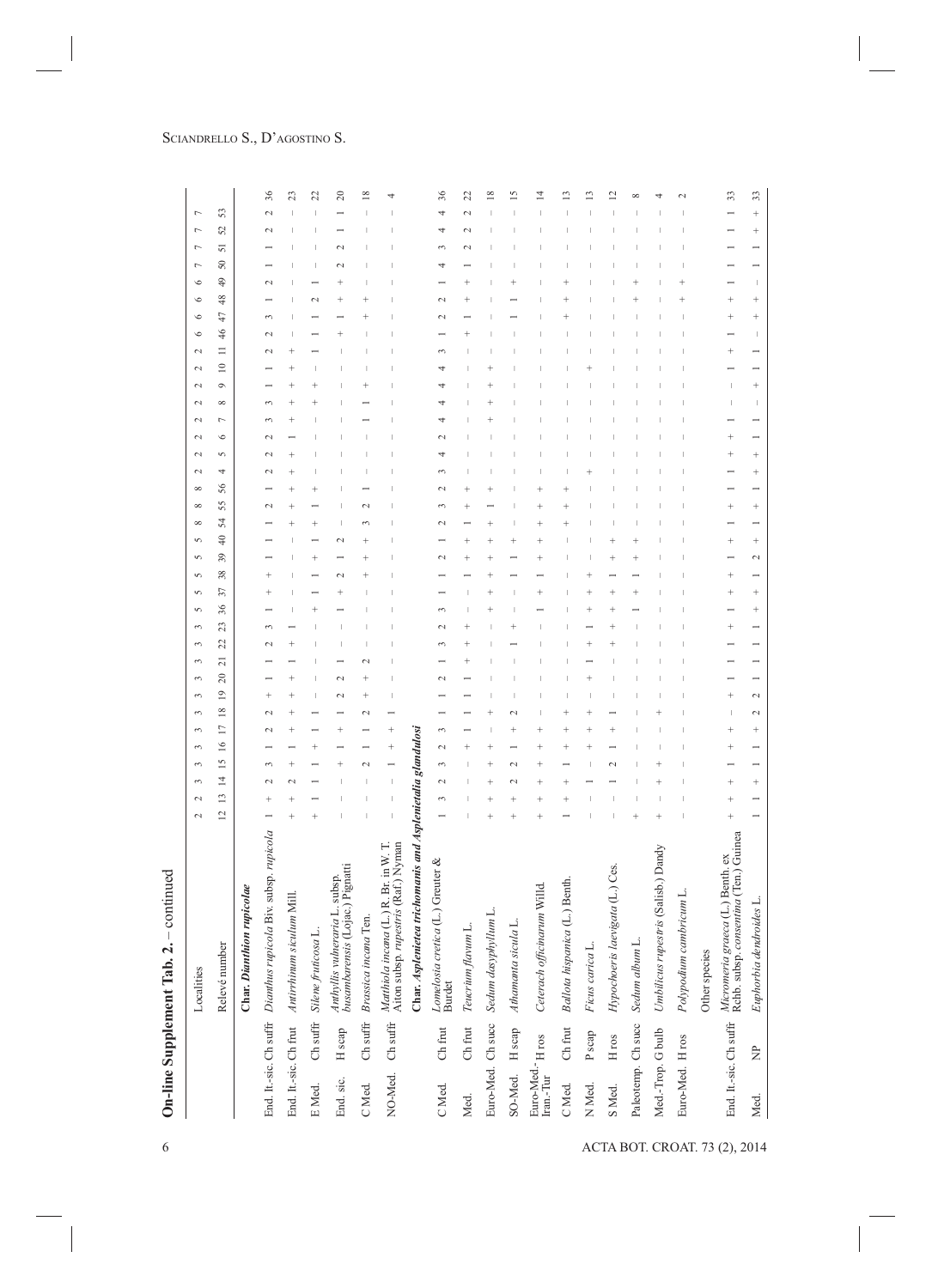## ECOLOGY OF *COLYMBADA TAUROMENITANA* IN THE EASTERN SICILY (ITALY)

|          |                        | Localities                                                                        | 2<br>2         | 3                                 | 3               | 3         | 3              | 3             | 3<br>$\epsilon$       | 3              | 3         | 3  | S<br>S   | 5  | 5      | S            | $\infty$ | ${}^{\circ}$ | $\sim$<br>${}^{\circ}$ | $\mathbf{C}$ | $\mathbf{C}$ | 2 | $\sim$ | $\sim$  | $\sim$    | $\mathbf{C}$ | $\circ$ | $\circ$ | $\circ$<br>$\circ$ | r                        | r         | r         | Γ                       |
|----------|------------------------|-----------------------------------------------------------------------------------|----------------|-----------------------------------|-----------------|-----------|----------------|---------------|-----------------------|----------------|-----------|----|----------|----|--------|--------------|----------|--------------|------------------------|--------------|--------------|---|--------|---------|-----------|--------------|---------|---------|--------------------|--------------------------|-----------|-----------|-------------------------|
|          |                        | Relevé number                                                                     | $\overline{2}$ | $\overline{4}$<br>$\overline{13}$ | $\overline{15}$ | $\geq$    | $\overline{1}$ | $\frac{8}{2}$ | 20<br>$\overline{19}$ | $\overline{z}$ | 22        | 23 | 37<br>36 | 38 | 39     | $rac{40}{1}$ | 54       | 55           | 4<br>56                | 5            | $\circ$      |   |        | $\circ$ | $\approx$ |              | 46      | 47      | 49<br>48           | 50                       | 51        | 25        | 53                      |
| E Med.   | È                      | Phlomis fruticosa L.                                                              |                | $\ddot{\phantom{0}}$              |                 | $\ddot{}$ | $\ddot{}$      |               | т                     |                | $\ddot{}$ |    |          |    | $\sim$ |              |          |              | $\ddot{}$              |              |              |   |        |         |           |              |         |         | $\sim$             | $\overline{\phantom{a}}$ | $\ddot{}$ | $\ddot{}$ | 25                      |
| O Med.   |                        | Ch suffr Phagnalon saxatile (L.) Cass.                                            |                |                                   |                 |           |                |               |                       |                |           |    |          |    |        |              |          |              |                        |              |              |   |        |         |           |              |         |         |                    |                          |           |           | 25                      |
| Med.     | H scap                 | Bituminaria bituminosa (L.) E. H.<br>Stirton                                      |                |                                   |                 |           |                |               |                       |                |           |    |          |    |        |              |          |              |                        |              |              |   |        |         |           |              |         |         |                    |                          |           |           | 22                      |
| Med.     | Ch frut                | Prasium majus L.                                                                  |                |                                   |                 |           |                |               |                       |                |           |    |          |    |        |              |          |              |                        |              |              |   |        |         |           |              |         |         |                    |                          |           |           | ಸ                       |
| Med.     | $Ch$ suffr             | Capparis spinosa subsp. rupestris<br>(Sm.) Nyman                                  |                |                                   |                 |           |                |               |                       |                |           |    |          |    |        |              |          |              |                        |              |              |   |        |         |           |              |         |         |                    |                          |           |           | $\overline{0}$          |
| O Med.   | H caesp                | mauritanicus (Poir.) T.<br>Durand & Schinz<br>Ampelodesmos                        |                |                                   |                 |           |                |               |                       |                |           |    |          |    |        |              |          |              |                        |              |              |   |        |         |           |              |         |         |                    |                          |           |           | $\frac{8}{2}$           |
| O Med.   | È                      | Teucrium fruticans L.                                                             |                |                                   |                 |           |                |               |                       |                |           |    |          |    |        |              |          |              |                        |              |              |   |        |         |           |              |         |         |                    |                          |           |           | $\overline{\mathbf{8}}$ |
| Med.     | G bulb                 | Allium ampeloprasum L.                                                            |                |                                   |                 |           |                |               |                       |                |           |    |          |    |        |              |          |              |                        |              |              |   |        |         |           |              |         |         |                    |                          |           |           | $\frac{8}{2}$           |
| Med.     |                        | Ch suffr Ruta chalepensis L.                                                      |                |                                   |                 |           |                |               |                       |                |           |    |          |    |        |              |          |              |                        |              |              |   |        |         |           |              |         |         |                    |                          |           |           |                         |
| Neotrop. | ${\tt P}$ succ         | Opuntia ficus-indica (L.) Mill.                                                   |                |                                   |                 |           |                |               |                       |                |           |    |          |    |        |              |          |              |                        |              |              |   |        |         |           |              |         |         |                    |                          |           |           |                         |
| Med.     | P caesp                | L. var. sylvestris (Mill.)<br>Olea europaea<br>Lehr                               |                |                                   |                 |           |                |               |                       |                |           |    |          |    |        |              |          |              |                        |              |              |   |        |         |           |              |         |         |                    |                          |           |           | S                       |
|          | End. It.-sic. H scap   | Galium aetnicum Biv.                                                              |                |                                   |                 |           |                |               |                       |                |           |    |          |    |        |              |          |              |                        |              |              |   |        |         |           |              |         |         |                    |                          |           |           | 14                      |
| Med.     | H scap                 | Silene vulgaris (Moench) Garcke<br>subsp. tenoreana (Colla) Soldano & F.<br>Conti |                |                                   |                 |           |                |               |                       |                |           |    |          |    |        |              |          |              |                        |              |              |   |        |         |           |              |         |         |                    |                          |           |           | $\overline{c}$          |
| Med.     | $\overline{z}$         | Bupleurum fruticosum L.                                                           |                |                                   |                 |           |                |               |                       |                |           |    |          |    |        |              |          |              |                        |              |              |   |        |         |           |              |         |         |                    |                          |           |           |                         |
| Med.     | È                      | Emerus major Mill. subsp. emeroides<br>(Boiss. & Spruner) Soldano & F. Conti      |                |                                   |                 |           |                |               |                       |                |           |    |          |    |        |              |          |              |                        |              |              |   |        |         |           |              |         |         |                    |                          |           |           |                         |
| Med.     | H scap                 | Reichardia picroides (L.) Roth                                                    |                |                                   |                 |           |                |               |                       |                |           |    |          |    |        |              |          |              |                        |              |              |   |        |         |           |              |         |         |                    |                          |           |           |                         |
| Med.     | G bulb                 | Charybdis pancration (Steinh.) Speta                                              |                |                                   |                 |           |                |               |                       |                |           |    |          |    |        |              |          |              |                        |              |              |   |        |         |           |              |         |         |                    |                          |           |           |                         |
| Med.     | H scap                 | Lobularia maritima (L.) Desv.                                                     |                |                                   |                 |           |                |               |                       |                |           |    |          |    |        |              |          |              |                        |              |              |   |        |         |           |              |         |         |                    |                          |           |           |                         |
|          | End. It -sic. Ch suffr | Gypsophila arrostii Guss.                                                         |                |                                   |                 |           |                |               |                       |                |           |    |          |    |        |              |          |              |                        |              |              |   |        |         |           |              |         |         |                    |                          |           |           |                         |
| Med.     | H scap                 | Ferula communis L.                                                                |                |                                   |                 |           |                |               |                       |                |           |    |          |    |        |              |          |              |                        |              |              |   |        |         |           |              |         |         |                    |                          |           |           |                         |
| Med.     | Pcaesp                 | Rhamnus alaternus L.                                                              |                |                                   |                 |           |                |               |                       |                |           |    |          |    |        |              |          |              |                        |              |              |   |        |         |           |              |         |         |                    |                          |           |           |                         |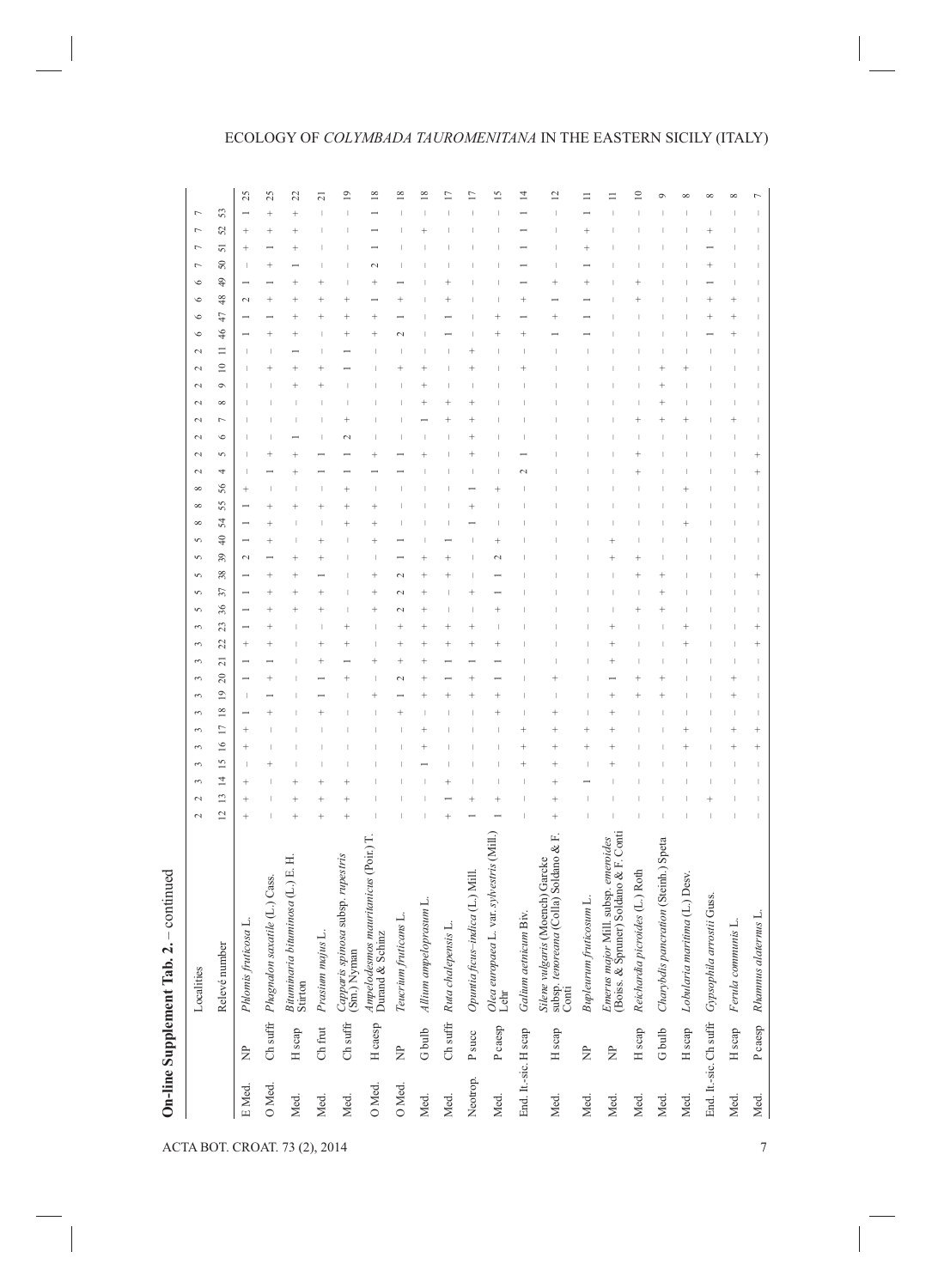| 50<br>I.<br>$\overline{ }$<br>47<br>46<br>I<br>$\equiv$<br>$\overline{\phantom{a}}$<br>$\subseteq$<br>$^{+}$<br>$^{+}$<br>Ò<br>${}^{\circ}$<br>$\sim$<br>Γ<br>৩<br>$\ddot{}$<br>$^{+}$<br>5<br>4<br>т<br>55<br>т<br>54<br>$\frac{40}{5}$<br>I<br>39<br>I<br>38<br>37<br>т<br>I<br>т<br>20<br>т<br>$\overline{19}$<br>$\frac{8}{2}$<br>$\Box$<br>$\overline{13}$<br>$\overline{2}$<br>Dactylis glomerata L. subsp. hispanica<br>(Roth) Nyman<br>Calicotome infesta (C. Presl in J. & C.<br>Presl) Guss.<br>Seseli tortuosum L. subsp. tortuosum<br>Helichrysum italicum (Roth) G. Don<br>subsp. siculum (Jord. & Fourr.)<br>Galbany<br>Ch suffr Limbarda chrithmoides (L.) Dumort.<br>Elaeoselinum asclepium (L.) Bertol.<br>Ch succ Sedum sediforme (Jacq.) Pau<br>Ch suffr Achyranthes sicula (L.) All.<br>Linaria purpurea (L.) Mill.<br>Parietaria lusitanica L.<br>Pistacia terebinthus L.<br>Coronilla valentina L.<br>Antirrhinum majus L.<br>Asparagus albus L.<br>Rubia peregrina L.<br>Fraxinus ornus L.<br>Melica minuta I<br>P caesp<br>H caesp<br>$\rm Ch\;suffr$<br>H caesp<br>Ch frut<br>P caesp<br>End. It.-sic. H scap<br>H scap<br>H bien<br>P scap<br>$\mathcal T$ rept<br>P lian<br>È<br>$\approx$<br>Med.-Atl.<br>End. sic.<br>N <sub>Med</sub><br>O Med.<br>O Med.<br>O Med.<br>C Med.<br>Med.<br>Med.<br>Med.<br>Med.<br>Med.<br>Med.<br>Med.<br>Med.<br>Med. | 51<br>ACTA BOT. CROAT. 73 (2), 2014 |  | 2<br>Localities | 2 | $\mathfrak{g}$ | $\mathfrak{g}$  | 3      | 3 | $\mathfrak{g}$<br>3 | $\mathfrak{g}$ | 3              | 3  | 3  | S  | $\sqrt{2}$ | S | S<br>5 | ${}^{\circ}$ | $\infty$ | ${}^{\circ}$ | 2 | 2 | 2 | $\mathbf{\sim}$<br>2 | $\mathbf{\sim}$ | $\sim$ | 2 | $\circ$ | $\circ$ | $\circ$ | $\circ$ | Γ | Γ | $\overline{ }$<br>Γ |
|-------------------------------------------------------------------------------------------------------------------------------------------------------------------------------------------------------------------------------------------------------------------------------------------------------------------------------------------------------------------------------------------------------------------------------------------------------------------------------------------------------------------------------------------------------------------------------------------------------------------------------------------------------------------------------------------------------------------------------------------------------------------------------------------------------------------------------------------------------------------------------------------------------------------------------------------------------------------------------------------------------------------------------------------------------------------------------------------------------------------------------------------------------------------------------------------------------------------------------------------------------------------------------------------------------------------------------------------------------------------------------------|-------------------------------------|--|-----------------|---|----------------|-----------------|--------|---|---------------------|----------------|----------------|----|----|----|------------|---|--------|--------------|----------|--------------|---|---|---|----------------------|-----------------|--------|---|---------|---------|---------|---------|---|---|---------------------|
|                                                                                                                                                                                                                                                                                                                                                                                                                                                                                                                                                                                                                                                                                                                                                                                                                                                                                                                                                                                                                                                                                                                                                                                                                                                                                                                                                                                     |                                     |  | Relevé number   |   | $\overline{4}$ | $\overline{15}$ | $\geq$ |   |                     |                | $\overline{c}$ | 22 | 23 | 36 |            |   |        |              |          | 56           |   |   |   |                      |                 |        |   |         |         | 48      | 49      |   |   | 53<br>52            |
|                                                                                                                                                                                                                                                                                                                                                                                                                                                                                                                                                                                                                                                                                                                                                                                                                                                                                                                                                                                                                                                                                                                                                                                                                                                                                                                                                                                     |                                     |  |                 |   |                |                 |        |   |                     |                |                |    |    |    |            |   |        |              |          |              |   |   |   |                      |                 |        |   |         |         |         |         |   |   |                     |
|                                                                                                                                                                                                                                                                                                                                                                                                                                                                                                                                                                                                                                                                                                                                                                                                                                                                                                                                                                                                                                                                                                                                                                                                                                                                                                                                                                                     |                                     |  |                 |   |                |                 |        |   |                     |                |                |    |    |    |            |   |        |              |          |              |   |   |   |                      |                 |        |   |         |         |         |         |   |   |                     |
|                                                                                                                                                                                                                                                                                                                                                                                                                                                                                                                                                                                                                                                                                                                                                                                                                                                                                                                                                                                                                                                                                                                                                                                                                                                                                                                                                                                     |                                     |  |                 |   |                |                 |        |   |                     |                |                |    |    |    |            |   |        |              |          |              |   |   |   |                      |                 |        |   |         |         |         |         |   |   |                     |
|                                                                                                                                                                                                                                                                                                                                                                                                                                                                                                                                                                                                                                                                                                                                                                                                                                                                                                                                                                                                                                                                                                                                                                                                                                                                                                                                                                                     |                                     |  |                 |   |                |                 |        |   |                     |                |                |    |    |    |            |   |        |              |          |              |   |   |   |                      |                 |        |   |         |         |         |         |   |   |                     |
|                                                                                                                                                                                                                                                                                                                                                                                                                                                                                                                                                                                                                                                                                                                                                                                                                                                                                                                                                                                                                                                                                                                                                                                                                                                                                                                                                                                     |                                     |  |                 |   |                |                 |        |   |                     |                |                |    |    |    |            |   |        |              |          |              |   |   |   |                      |                 |        |   |         |         |         |         |   |   |                     |
|                                                                                                                                                                                                                                                                                                                                                                                                                                                                                                                                                                                                                                                                                                                                                                                                                                                                                                                                                                                                                                                                                                                                                                                                                                                                                                                                                                                     |                                     |  |                 |   |                |                 |        |   |                     |                |                |    |    |    |            |   |        |              |          |              |   |   |   |                      |                 |        |   |         |         |         |         |   |   |                     |
|                                                                                                                                                                                                                                                                                                                                                                                                                                                                                                                                                                                                                                                                                                                                                                                                                                                                                                                                                                                                                                                                                                                                                                                                                                                                                                                                                                                     |                                     |  |                 |   |                |                 |        |   |                     |                |                |    |    |    |            |   |        |              |          |              |   |   |   |                      |                 |        |   |         |         |         |         |   |   |                     |
|                                                                                                                                                                                                                                                                                                                                                                                                                                                                                                                                                                                                                                                                                                                                                                                                                                                                                                                                                                                                                                                                                                                                                                                                                                                                                                                                                                                     |                                     |  |                 |   |                |                 |        |   |                     |                |                |    |    |    |            |   |        |              |          |              |   |   |   |                      |                 |        |   |         |         |         |         |   |   |                     |
|                                                                                                                                                                                                                                                                                                                                                                                                                                                                                                                                                                                                                                                                                                                                                                                                                                                                                                                                                                                                                                                                                                                                                                                                                                                                                                                                                                                     |                                     |  |                 |   |                |                 |        |   |                     |                |                |    |    |    |            |   |        |              |          |              |   |   |   |                      |                 |        |   |         |         |         |         |   |   |                     |
|                                                                                                                                                                                                                                                                                                                                                                                                                                                                                                                                                                                                                                                                                                                                                                                                                                                                                                                                                                                                                                                                                                                                                                                                                                                                                                                                                                                     |                                     |  |                 |   |                |                 |        |   |                     |                |                |    |    |    |            |   |        |              |          |              |   |   |   |                      |                 |        |   |         |         |         |         |   |   |                     |
|                                                                                                                                                                                                                                                                                                                                                                                                                                                                                                                                                                                                                                                                                                                                                                                                                                                                                                                                                                                                                                                                                                                                                                                                                                                                                                                                                                                     |                                     |  |                 |   |                |                 |        |   |                     |                |                |    |    |    |            |   |        |              |          |              |   |   |   |                      |                 |        |   |         |         |         |         |   |   |                     |
|                                                                                                                                                                                                                                                                                                                                                                                                                                                                                                                                                                                                                                                                                                                                                                                                                                                                                                                                                                                                                                                                                                                                                                                                                                                                                                                                                                                     |                                     |  |                 |   |                |                 |        |   |                     |                |                |    |    |    |            |   |        |              |          |              |   |   |   |                      |                 |        |   |         |         |         |         |   |   |                     |
|                                                                                                                                                                                                                                                                                                                                                                                                                                                                                                                                                                                                                                                                                                                                                                                                                                                                                                                                                                                                                                                                                                                                                                                                                                                                                                                                                                                     |                                     |  |                 |   |                |                 |        |   |                     |                |                |    |    |    |            |   |        |              |          |              |   |   |   |                      |                 |        |   |         |         |         |         |   |   |                     |
|                                                                                                                                                                                                                                                                                                                                                                                                                                                                                                                                                                                                                                                                                                                                                                                                                                                                                                                                                                                                                                                                                                                                                                                                                                                                                                                                                                                     |                                     |  |                 |   |                |                 |        |   |                     |                |                |    |    |    |            |   |        |              |          |              |   |   |   |                      |                 |        |   |         |         |         |         |   |   |                     |
|                                                                                                                                                                                                                                                                                                                                                                                                                                                                                                                                                                                                                                                                                                                                                                                                                                                                                                                                                                                                                                                                                                                                                                                                                                                                                                                                                                                     |                                     |  |                 |   |                |                 |        |   |                     |                |                |    |    |    |            |   |        |              |          |              |   |   |   |                      |                 |        |   |         |         |         |         |   |   |                     |
|                                                                                                                                                                                                                                                                                                                                                                                                                                                                                                                                                                                                                                                                                                                                                                                                                                                                                                                                                                                                                                                                                                                                                                                                                                                                                                                                                                                     |                                     |  |                 |   |                |                 |        |   |                     |                |                |    |    |    |            |   |        |              |          |              |   |   |   |                      |                 |        |   |         |         |         |         |   |   |                     |
|                                                                                                                                                                                                                                                                                                                                                                                                                                                                                                                                                                                                                                                                                                                                                                                                                                                                                                                                                                                                                                                                                                                                                                                                                                                                                                                                                                                     |                                     |  |                 |   |                |                 |        |   |                     |                |                |    |    |    |            |   |        |              |          |              |   |   |   |                      |                 |        |   |         |         |         |         |   |   |                     |

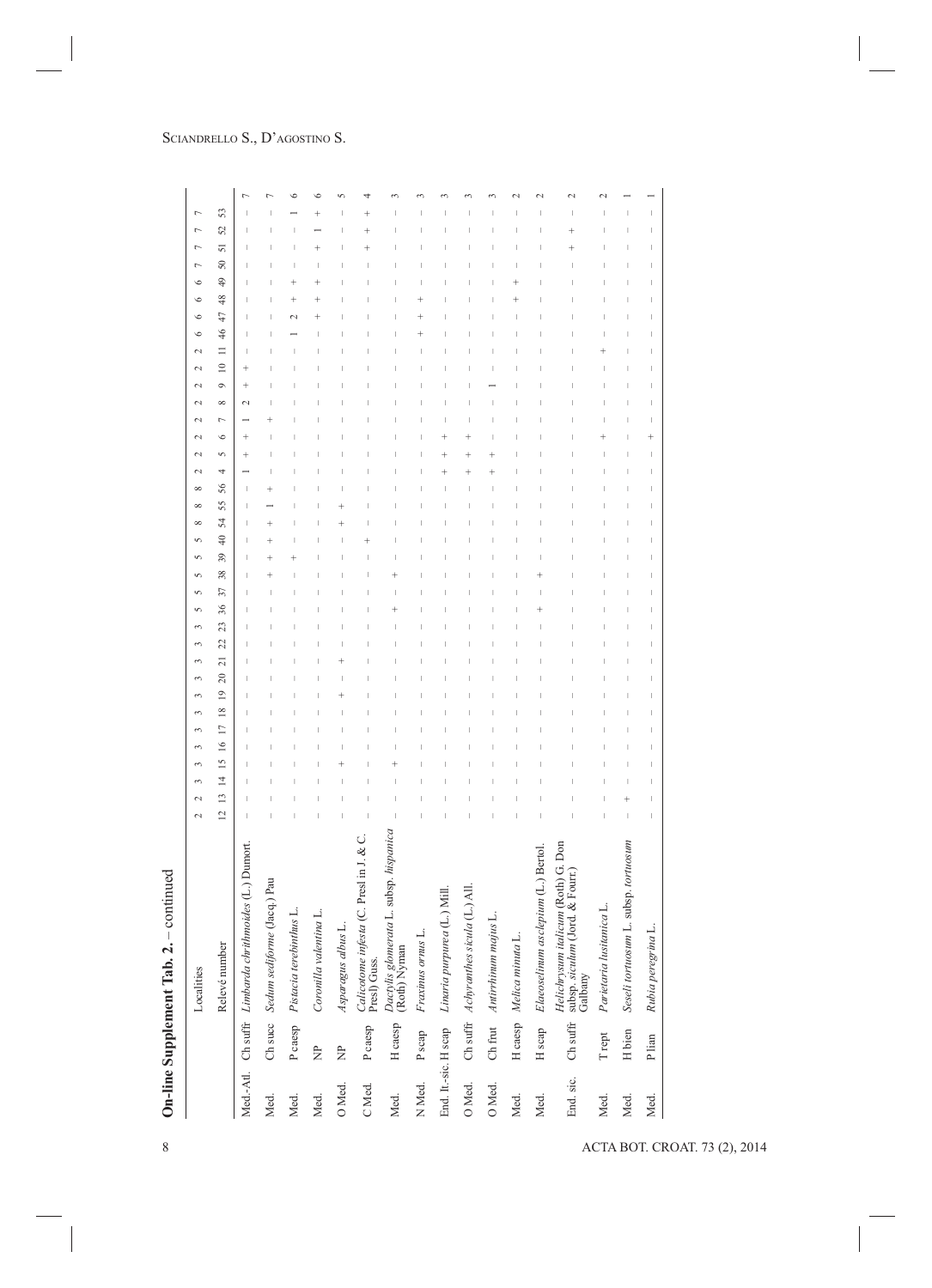| ACTA BOT. CROAT. 73 (2), 2014 |               | cover; 1: 1-5% cover; | Geophytes; P - Phanerophytes; NP - Nanophanerophytes. Chorologic element: Med. - Mediterranean; End. sic. - Endemic to Sicily; End. It.-sic. - En-<br>demic to Italy and Sicily, Euro-Med. - Euro-Mediterranean; Euro-Med.-Iran.-Tur - Euro-Mediterranean-Irano-Turanian; Med.-Atl. - Mediterranean-Atlan-<br>ach relevé the complete list of vascular plant species was recorded and for each species the cover value (percentage of soil surface) was assessed $(+, 1\%$<br>On-line Supplement Tab. 3. Relevés of Erucastretum virgati dianthetosum siculi. Life forms: T - Therophytes; Ch - Chamaephytes; H - Hernicryptophytes; G -<br>Localities and date of the releves: Rel. $57-59$ , Monte Galfa, 25.06.2012; Rel. 60-61, Monte Galfa, 26.07.2012. According to the Braun-Blanquet method in<br>tic; Med.-Trop. – Mediterranean-Tropical; Neotropical; Paleotemp. – Paleotemperate. Aspect: S – south; W – west; NE-northeast; SE – southeast<br>Rock type: UG-Limestone and dolomite with biocalcarenites and brachiopods gray; UT-Limestone and dolomite with rudites clasts of quartz at the base.<br>2: 5–25% cover; 3: 25–50% cover; 4: 50–75% cover; 5: >75% cover) |          |      |             |           |                |       |
|-------------------------------|---------------|-----------------------|-------------------------------------------------------------------------------------------------------------------------------------------------------------------------------------------------------------------------------------------------------------------------------------------------------------------------------------------------------------------------------------------------------------------------------------------------------------------------------------------------------------------------------------------------------------------------------------------------------------------------------------------------------------------------------------------------------------------------------------------------------------------------------------------------------------------------------------------------------------------------------------------------------------------------------------------------------------------------------------------------------------------------------------------------------------------------------------------------------------------------------------------------------------------------------------|----------|------|-------------|-----------|----------------|-------|
|                               |               |                       | Localities                                                                                                                                                                                                                                                                                                                                                                                                                                                                                                                                                                                                                                                                                                                                                                                                                                                                                                                                                                                                                                                                                                                                                                          | $\circ$  | ◦    | Q           | $\circ$   | Q              |       |
|                               |               |                       | Relevé number                                                                                                                                                                                                                                                                                                                                                                                                                                                                                                                                                                                                                                                                                                                                                                                                                                                                                                                                                                                                                                                                                                                                                                       | 57       | 58   | 59          | $\degree$ | $\overline{6}$ |       |
|                               |               |                       | Aspect                                                                                                                                                                                                                                                                                                                                                                                                                                                                                                                                                                                                                                                                                                                                                                                                                                                                                                                                                                                                                                                                                                                                                                              | ⋧        | S    | 岂           | S         | SE             |       |
|                               |               |                       | Slope (°)                                                                                                                                                                                                                                                                                                                                                                                                                                                                                                                                                                                                                                                                                                                                                                                                                                                                                                                                                                                                                                                                                                                                                                           | $\infty$ | Ձ    | $\infty$    | $80\,$    | $80\,$         |       |
|                               |               |                       | Rock type                                                                                                                                                                                                                                                                                                                                                                                                                                                                                                                                                                                                                                                                                                                                                                                                                                                                                                                                                                                                                                                                                                                                                                           | S        | S    | 5           | 5         | 5              |       |
|                               |               |                       | Altitude (m)                                                                                                                                                                                                                                                                                                                                                                                                                                                                                                                                                                                                                                                                                                                                                                                                                                                                                                                                                                                                                                                                                                                                                                        | 928      | 917  | 920         | 723       | 719            |       |
|                               |               |                       | Distance from sea (m)                                                                                                                                                                                                                                                                                                                                                                                                                                                                                                                                                                                                                                                                                                                                                                                                                                                                                                                                                                                                                                                                                                                                                               | 6700     | 6700 | 6700        | 6300      | 6300           |       |
|                               |               |                       | N. species                                                                                                                                                                                                                                                                                                                                                                                                                                                                                                                                                                                                                                                                                                                                                                                                                                                                                                                                                                                                                                                                                                                                                                          | 18       | 22   | 18          | 24        | 22             | Freq. |
|                               |               |                       | Char. Ass.                                                                                                                                                                                                                                                                                                                                                                                                                                                                                                                                                                                                                                                                                                                                                                                                                                                                                                                                                                                                                                                                                                                                                                          |          |      |             |           |                |       |
|                               | End. It.-sic. | H scap                | Erucastrum virgatum (J. & C. Presl) C. Presl                                                                                                                                                                                                                                                                                                                                                                                                                                                                                                                                                                                                                                                                                                                                                                                                                                                                                                                                                                                                                                                                                                                                        |          |      | $\mathbf 2$ |           |                | 5     |
|                               |               |                       | Char. Dianthion rupicolae                                                                                                                                                                                                                                                                                                                                                                                                                                                                                                                                                                                                                                                                                                                                                                                                                                                                                                                                                                                                                                                                                                                                                           |          |      |             |           |                |       |
|                               | E Med.        | Ch suffr              | Silene fruticosa L                                                                                                                                                                                                                                                                                                                                                                                                                                                                                                                                                                                                                                                                                                                                                                                                                                                                                                                                                                                                                                                                                                                                                                  |          |      |             |           |                |       |
|                               | End. sic.     | Ch suffr              | Dianthus siculus C. Presl in J. & C. Presl                                                                                                                                                                                                                                                                                                                                                                                                                                                                                                                                                                                                                                                                                                                                                                                                                                                                                                                                                                                                                                                                                                                                          |          |      |             |           |                |       |
|                               | C Med.        | $Ch$ suffr            | Brassica incana Ten                                                                                                                                                                                                                                                                                                                                                                                                                                                                                                                                                                                                                                                                                                                                                                                                                                                                                                                                                                                                                                                                                                                                                                 |          |      |             |           |                |       |
|                               | End. sic.     | H scap                | Anthyllis vulneraria L. subsp. busambarensis (Lojac.) Pignatti                                                                                                                                                                                                                                                                                                                                                                                                                                                                                                                                                                                                                                                                                                                                                                                                                                                                                                                                                                                                                                                                                                                      |          |      | $^+$        |           |                |       |
|                               | End. sic.     | Ch frut               | Odontites bocconei (Guss.) Walp. subsp. bocconei                                                                                                                                                                                                                                                                                                                                                                                                                                                                                                                                                                                                                                                                                                                                                                                                                                                                                                                                                                                                                                                                                                                                    |          |      |             |           |                |       |
|                               |               |                       | Char. Asplenietea trichomanis and Asplenietalia glandulosi                                                                                                                                                                                                                                                                                                                                                                                                                                                                                                                                                                                                                                                                                                                                                                                                                                                                                                                                                                                                                                                                                                                          |          |      |             |           |                |       |
|                               | Med.          | Ch frut               | Teucrium flavum L                                                                                                                                                                                                                                                                                                                                                                                                                                                                                                                                                                                                                                                                                                                                                                                                                                                                                                                                                                                                                                                                                                                                                                   |          |      |             |           |                |       |
|                               | SO-Med        | H scap                | Athamanta sicula L.                                                                                                                                                                                                                                                                                                                                                                                                                                                                                                                                                                                                                                                                                                                                                                                                                                                                                                                                                                                                                                                                                                                                                                 |          |      |             |           |                |       |
| 9                             | S Med.        | H <sub>ros</sub>      | Hypochoeris laevigata (L.) Ces.                                                                                                                                                                                                                                                                                                                                                                                                                                                                                                                                                                                                                                                                                                                                                                                                                                                                                                                                                                                                                                                                                                                                                     |          |      |             |           |                |       |
|                               |               |                       |                                                                                                                                                                                                                                                                                                                                                                                                                                                                                                                                                                                                                                                                                                                                                                                                                                                                                                                                                                                                                                                                                                                                                                                     |          |      |             |           |                |       |